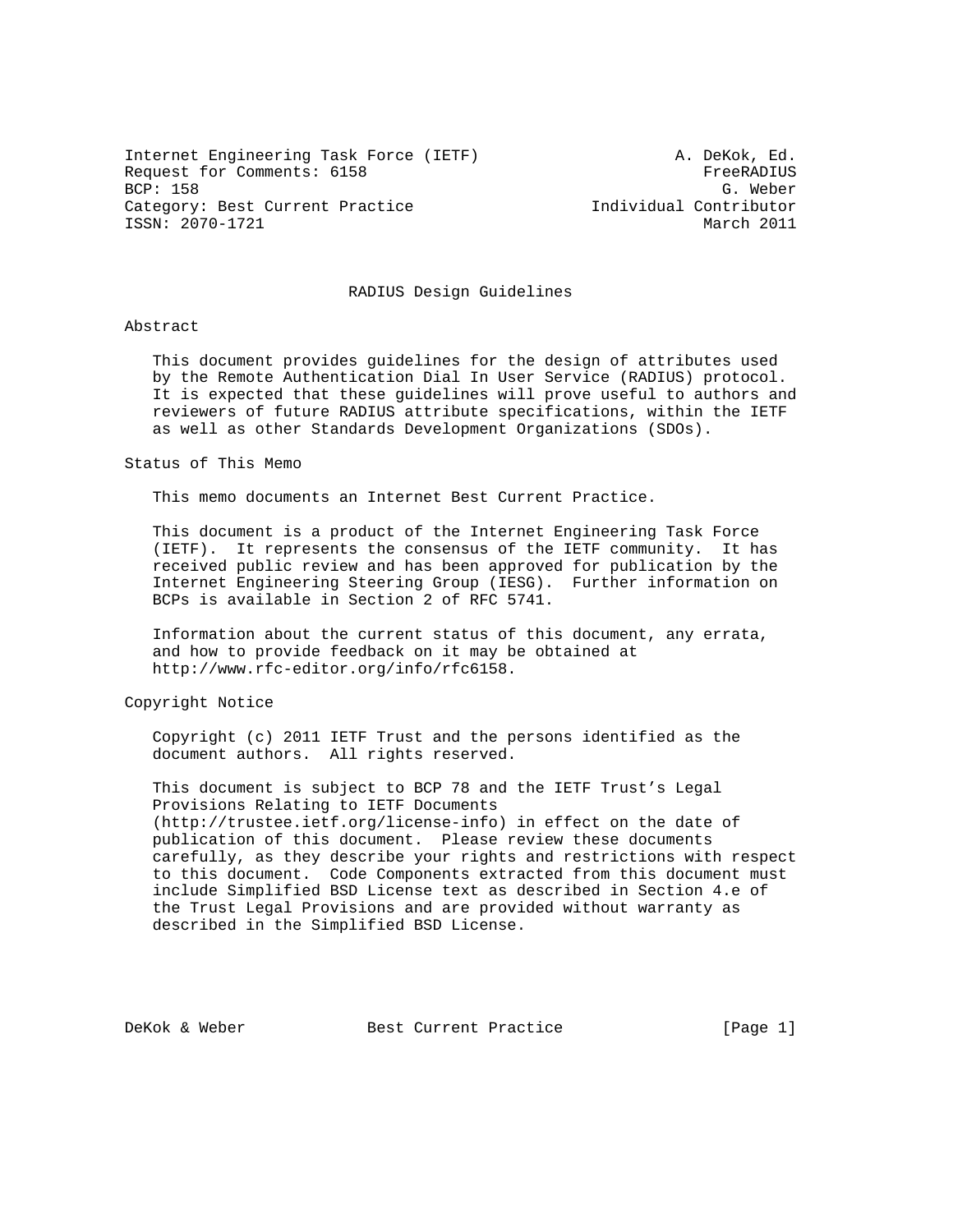This document may contain material from IETF Documents or IETF Contributions published or made publicly available before November 10, 2008. The person(s) controlling the copyright in some of this material may not have granted the IETF Trust the right to allow modifications of such material outside the IETF Standards Process. Without obtaining an adequate license from the person(s) controlling the copyright in such materials, this document may not be modified outside the IETF Standards Process, and derivative works of it may not be created outside the IETF Standards Process, except to format it for publication as an RFC or to translate it into languages other than English.

# Table of Contents

|    | 2.4. Translation of Vendor Specifications 10            |
|----|---------------------------------------------------------|
|    |                                                         |
|    |                                                         |
|    |                                                         |
|    | 3.2.1. Issues with Definitions of Types 15              |
|    |                                                         |
|    |                                                         |
|    | 3.2.4. Complex Data Type Exceptions 18                  |
|    |                                                         |
|    | 3.3.1. Interoperability Considerations 20               |
|    |                                                         |
|    |                                                         |
|    |                                                         |
|    |                                                         |
| 5. |                                                         |
|    | 5.1. New Data Types and Complex Attributes 23           |
|    |                                                         |
|    |                                                         |
|    |                                                         |
|    | Design Guidelines Checklist 27<br>Appendix A.           |
|    | A.1. Types Matching the RADIUS Data Model 27            |
|    | A.1.1. Transport of Basic Data Types 27                 |
|    | A.1.2. Transport of Authentication and Security Data 27 |
|    |                                                         |
|    |                                                         |
|    |                                                         |

DeKok & Weber Best Current Practice [Page 2]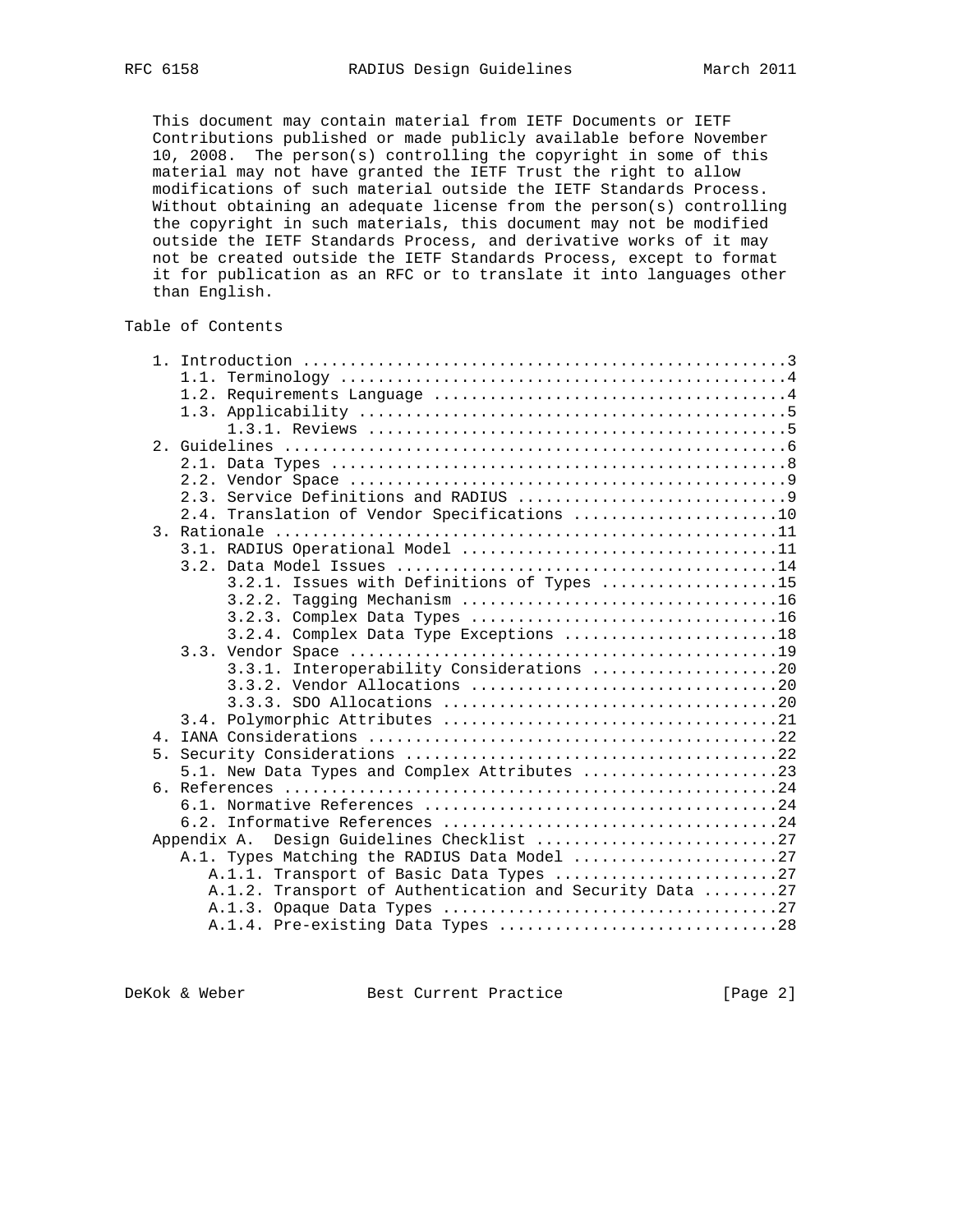| A.4. Changes to the RADIUS Operational Model 30 |
|-------------------------------------------------|
|                                                 |
|                                                 |
|                                                 |
|                                                 |
|                                                 |
|                                                 |
|                                                 |
|                                                 |
|                                                 |
|                                                 |
|                                                 |
|                                                 |
|                                                 |
|                                                 |

#### 1. Introduction

 This document provides guidelines for the design of Remote Authentication Dial In User Service (RADIUS) attributes within the IETF as well as within other Standards Development Organizations (SDOs). By articulating RADIUS design guidelines, it is hoped that this document will encourage the development and publication of high quality RADIUS attribute specifications.

 However, the advice in this document will not be helpful unless it is put to use. As with "Guidelines for Authors and Reviewers of MIB Documents" [RFC4181], it is expected that authors will check their document against the guidelines in this document prior to publication or requesting review (such as an "Expert Review" described in [RFC3575]). Similarly, it is expected that this document will be used by reviewers (such as WG participants or the Authentication, Authorization, and Accounting (AAA) Doctors [DOCTORS]), resulting in an improvement in the consistency of reviews.

 In order to meet these objectives, this document needs to cover not only the science of attribute design but also the art. Therefore, in addition to covering the most frequently encountered issues, this document explains some of the considerations motivating the guidelines. These considerations include complexity trade-offs that make it difficult to provide "hard and fast" rules for attribute design. This document explains those trade-offs through reviews of current attribute usage.

DeKok & Weber Best Current Practice [Page 3]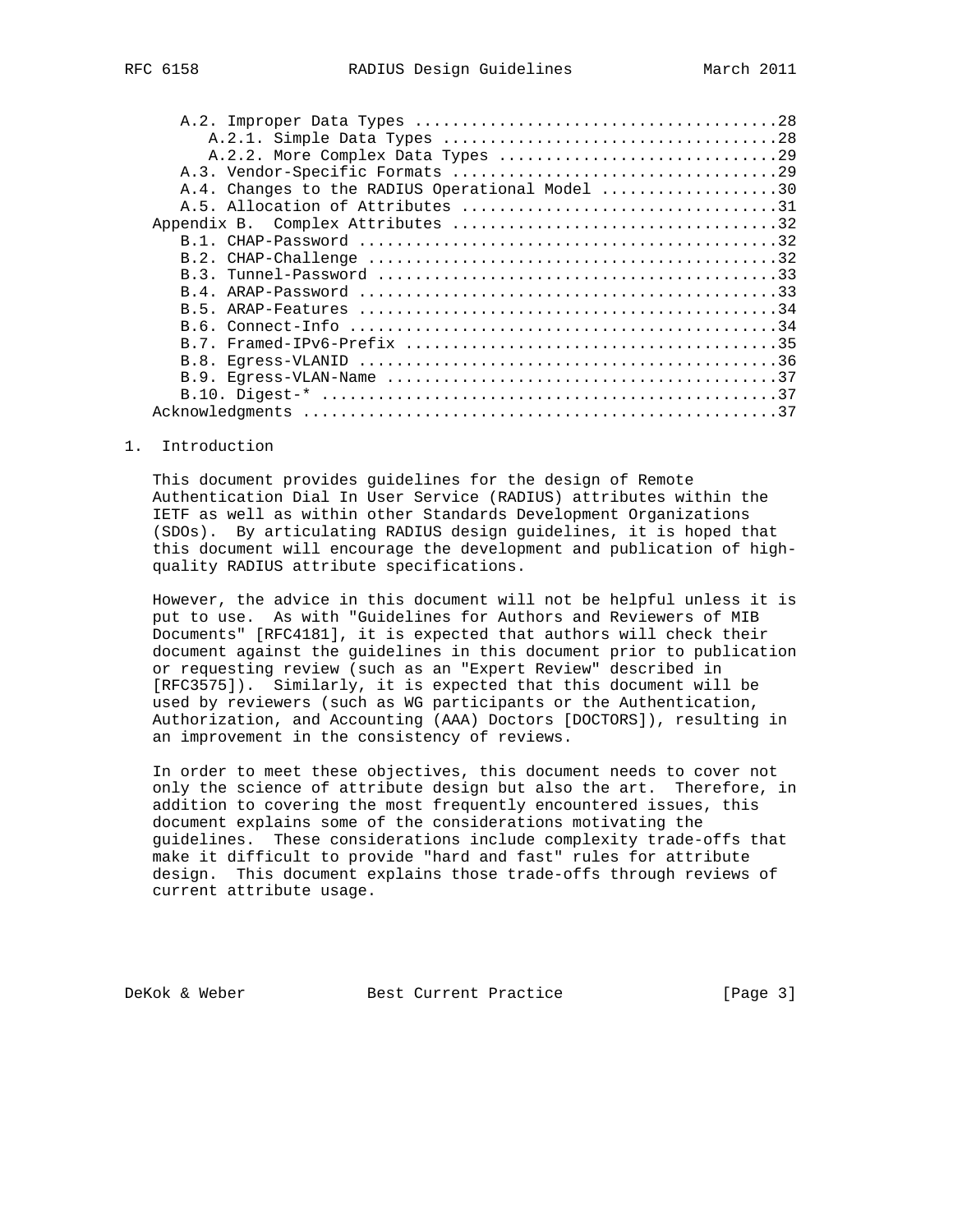The rest of the document is organized as follows. Section 1 discusses the applicability of the guidelines and defines a recommended review process for RADIUS specifications. Section 2 defines the design guidelines in terms of what is "RECOMMENDED" and "NOT RECOMMENDED". Section 3 gives a longer explanation of the rationale behind the guidelines given in the previous section. Appendix A repeats the guidelines in a "checklist" format. Appendix B discusses previously defined attributes that do not follow the guidelines.

 Authors of new RADIUS specifications can be compliant with the design guidelines by working through the checklists given in Appendix A. Reviewers of RADIUS specifications are expected to be familiar with the entire document.

1.1. Terminology

This document uses the following terms:

 Network Access Server (NAS) A device that provides an access service for a user to a network.

RADIUS server

 A RADIUS authentication, authorization, and accounting (AAA) server is an entity that provides one or more AAA services to a NAS.

Standard space

 Codes in the RADIUS Attribute Type Space that are allocated by IANA and that follow the format defined in Section 5 of RFC 2865 [RFC2865].

Vendor space

 The contents of the Vendor-Specific Attribute (VSA), as defined in [RFC2865], Section 5.26. These attributes provide a unique attribute type space in the "String" field for each vendor (identified by the Vendor-Type field), which they can self allocate.

## 1.2. Requirements Language

 The key words "MUST", "MUST NOT", "REQUIRED", "SHALL", "SHALL NOT", "SHOULD", "SHOULD NOT", "RECOMMENDED", "MAY", and "OPTIONAL" in this document are to be interpreted as described in [RFC2119].

DeKok & Weber Best Current Practice [Page 4]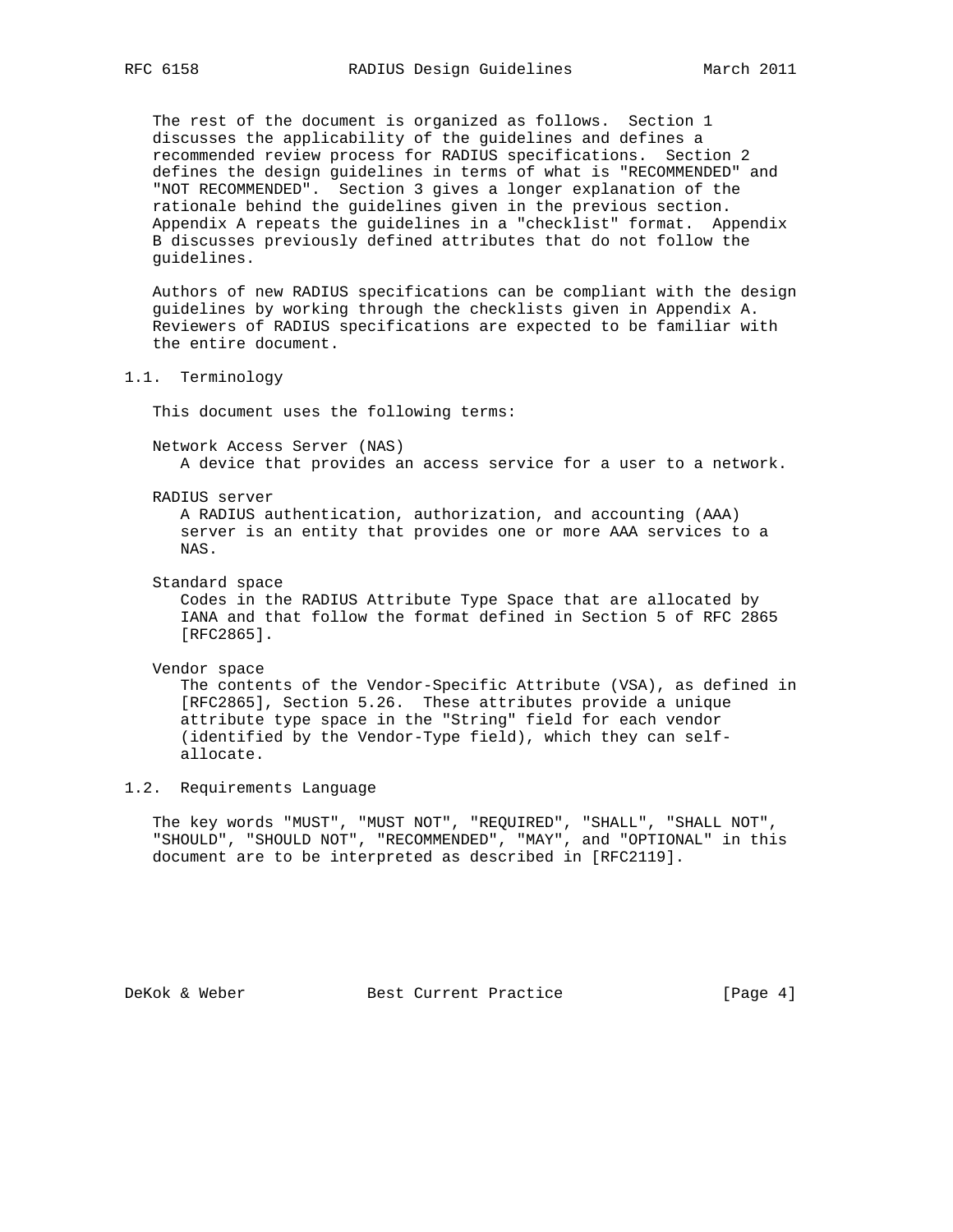#### 1.3. Applicability

 The advice in this document applies to RADIUS attributes used to encode service-provisioning, authentication, or accounting data based on the attribute encodings and data formats defined in RFC 2865 [RFC2865], RFC 2866 [RFC2866], and subsequent RADIUS RFCs.

 Since this document represents a Best Current Practice, it does not update or deprecate existing standards. As a result, uses of the terms "MUST" and "MUST NOT" are limited to requirements already present in existing documents.

 It is RECOMMENDED that these guidelines be followed for all new RADIUS specifications, whether they originate from a vendor, an SDO, or the IETF. Doing so will ensure the widest possible applicability and interoperability of the specifications, while requiring minimal changes to existing systems. In particular, it is expected that RADIUS specifications requesting allocation within the standard space will follow these guidelines and will explain why this is not possible if they cannot.

 However, there are situations in which vendors or SDOs can choose not to follow these guidelines without major consequences. As noted in Section 5.26 of [RFC2865], Vendor-Specific Attributes (VSAs) are "available to allow vendors to support their own extended Attributes not suitable for general usage". Where vendors or SDOs develop specifications "not suitable for general usage", limited interoperability and inability to use existing implementations may be acceptable, and, in these situations, vendors and SDOs MAY choose not to conform to these guidelines.

 Note that the RADEXT WG is currently (as of 2011) involved in developing updates to RADIUS. Those updates will provide their own usage guidelines that may modify some of the guidelines defined here, such as defining new data types, practices, etc.

 RADIUS protocol changes, or specification of attributes (such as Service-Type), that can, in effect, provide new RADIUS commands require greater expertise and deeper review, as do changes to the RADIUS operational model. As a result, such changes are outside the scope of this document and MUST NOT be undertaken outside the IETF.

# 1.3.1. Reviews

 For specifications utilizing attributes within the standard space, conformance with the design guidelines in this document is expected unless a good case can be made for an exception. Reviewers SHOULD use the design guidelines as a review checklist.

DeKok & Weber Best Current Practice [Page 5]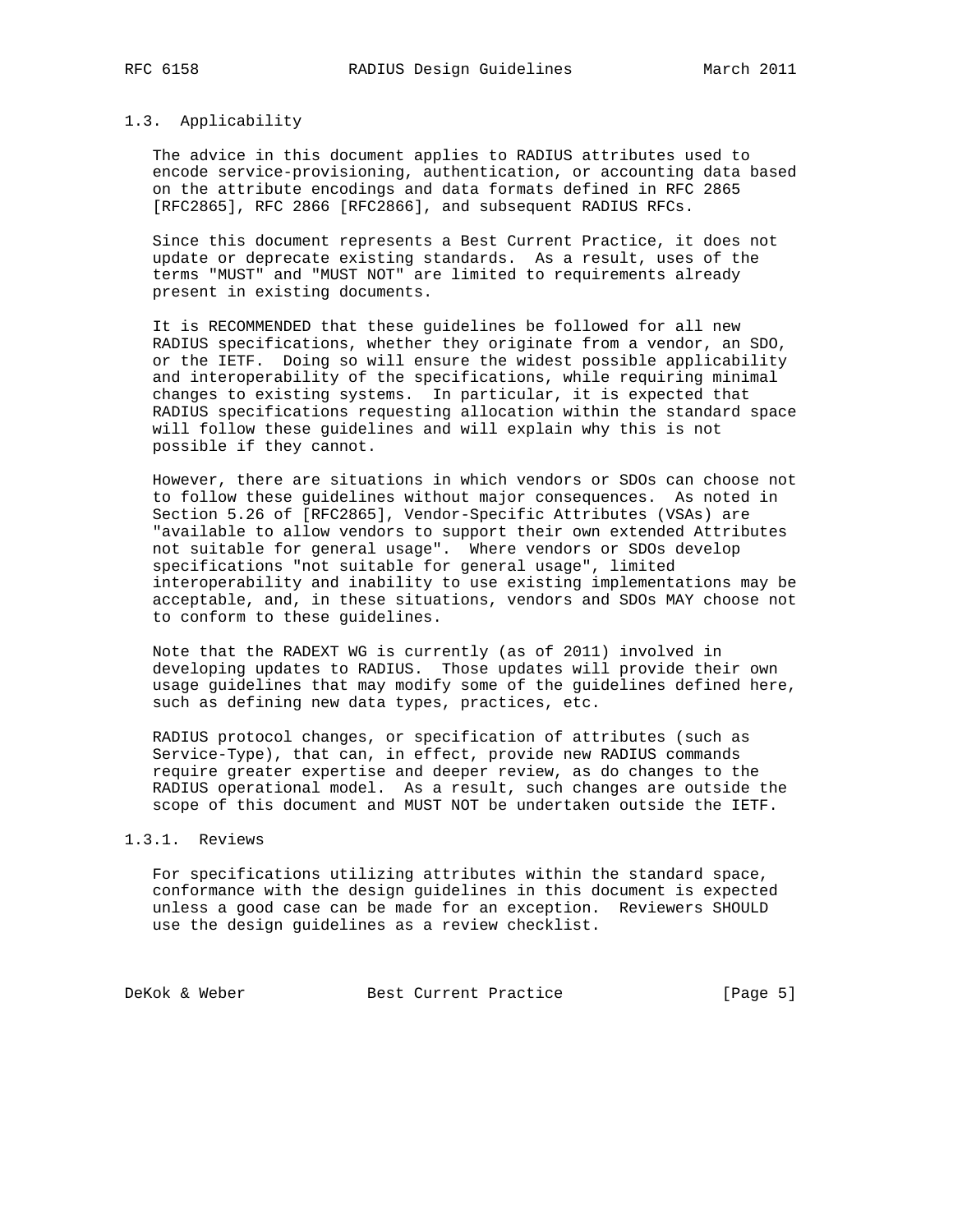While not required, IETF review may also be beneficial for specifications utilizing the vendor space. Experience has shown that attributes not originally designed for general usage can subsequently garner wide-spread deployment. An example is the Vendor-Specific Attributes defined in [RFC2548], which have been widely implemented within IEEE 802.11 Access Points.

 In order to assist in the development of specifications conforming to these guidelines, authors can request review by sending an email to the AAA Doctors [DOCTORS] or equivalent mailing list. The IETF Operations & Management Area Directors will then arrange for the review to be completed and posted to the AAA Doctors mailing list [DOCTORS], RADEXT WG mailing list, or other IETF mailing lists. Since reviews are handled by volunteers, responses are provided on a best-effort basis, with no service-level guarantees. Authors are encouraged to seek review as early as possible, so as to avoid potential delays.

 As reviewers require access to the specification, vendors and SDOs are encouraged to make it publicly available. Where the RADIUS specification is embedded within a larger document that cannot be made public, the RADIUS attribute and value definitions can be made available on a public web site or can be published as an Informational RFC, as with [RFC4679].

 The review process requires neither allocation of attributes within the standard space nor publication of an RFC. Requiring SDOs or vendors to rehost VSAs into the standard space solely for the purpose of obtaining review would put pressure on the standard space and may be harmful to interoperability since it would create two ways to provision the same service. Rehosting may also require changes to the RADIUS data model, which will affect implementations that do not intend to support the SDO or vendor specifications.

 Similarly, vendors are encouraged to make their specifications publicly available, for maximum interoperability. However, it is not necessary for a vendor to request publication of a VSA specification as an RFC.

## 2. Guidelines

 The RADIUS protocol as defined in [RFC2865] and [RFC2866] uses elements known as attributes in order to represent authentication, authorization, and accounting data.

DeKok & Weber Best Current Practice [Page 6]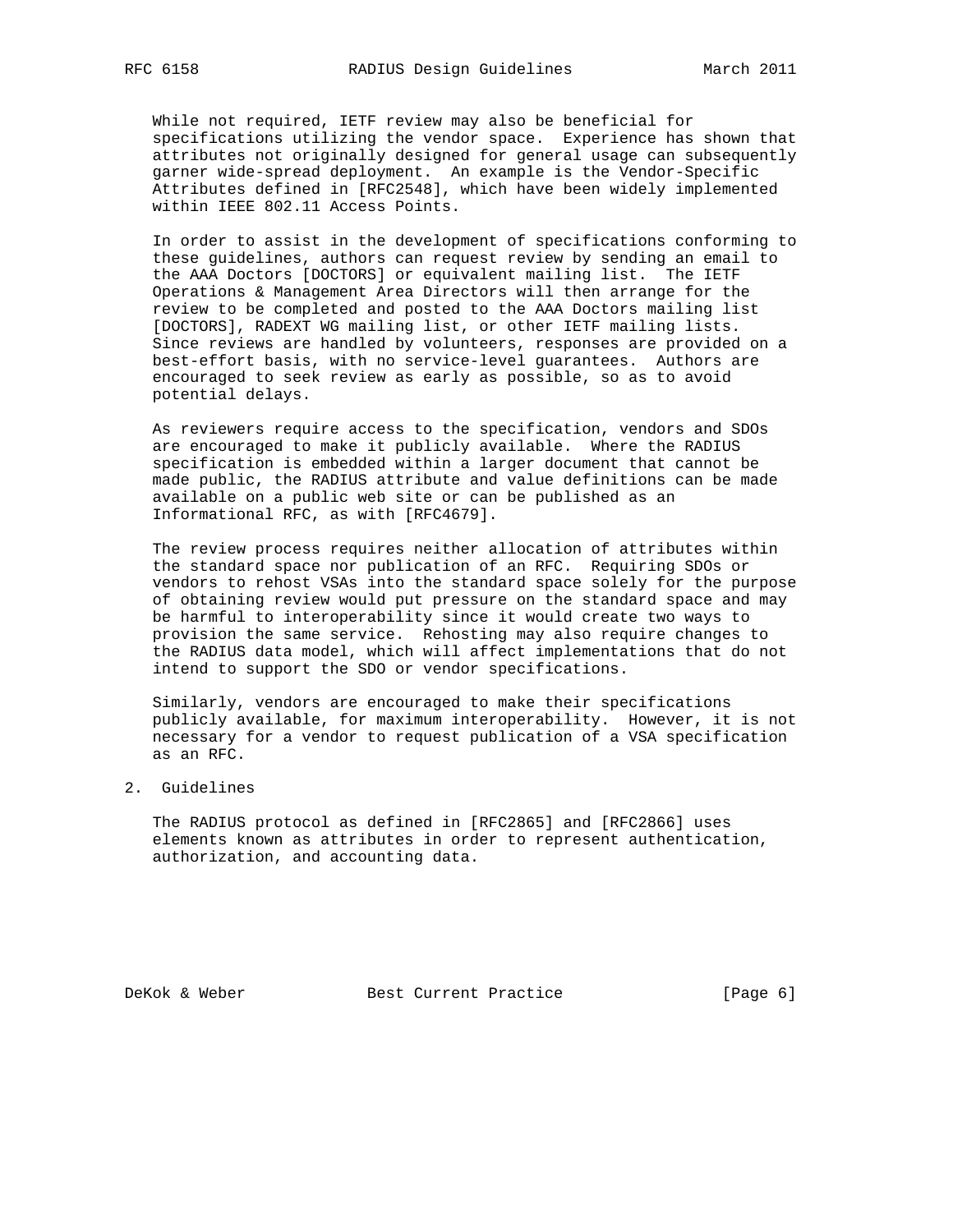Unlike Simple Network Management Protocol (SNMP), first defined in [RFC1157] and [RFC1155], RADIUS does not define a formal data definition language. The data type of RADIUS attributes is not transported on the wire. Rather, the data type of a RADIUS attribute is fixed when an attribute is defined. Based on the RADIUS attribute type code, RADIUS clients and servers can determine the data type based on pre-configured entries within a data dictionary.

 To explain the implications of this early RADIUS design decision, we distinguish two kinds of data types, namely "basic" and "complex". Basic data types use one of the existing RADIUS data types as defined in Section 2.1, encapsulated in a [RFC2865] RADIUS attribute or in a [RFC2865] RADIUS VSA. All other data formats are "complex types".

 RADIUS attributes can be classified into one of three broad categories:

 \* Attributes that are of interest to a single vendor, e.g., for a product or product line. Minimal cross-vendor interoperability is needed.

 Vendor-Specific Attributes (VSAs) are appropriate for use in this situation. Code-point allocation is managed by the vendor with the vendor space defined by their Private Enterprise Number (PEN), as given in the Vendor-Id field.

 \* Attributes that are of interest to an industry segment, where an SDO defines the attributes for that industry. Multi-vendor interoperability within an industry segment is expected.

 Vendor-Specific Attributes (VSAs) MUST be used. Code-point allocation is managed by the SDO with the vendor space defined by the SDO's PEN rather than the PEN of an individual vendor.

 \* Attributes that are of broad interest to the Internet community. Multi-vendor interoperability is expected.

 Attributes within the standard space are appropriate for this purpose and are allocated via IANA as described in [RFC3575]. Since the standard space represents a finite resource, and is the only attribute space available for use by IETF working groups, vendors, and SDOs are encouraged to utilize the vendor space rather than request allocation of attributes from the standard space. Usage of attribute type codes reserved for standard attributes is considered antisocial behavior and is strongly discouraged.

DeKok & Weber Best Current Practice [Page 7]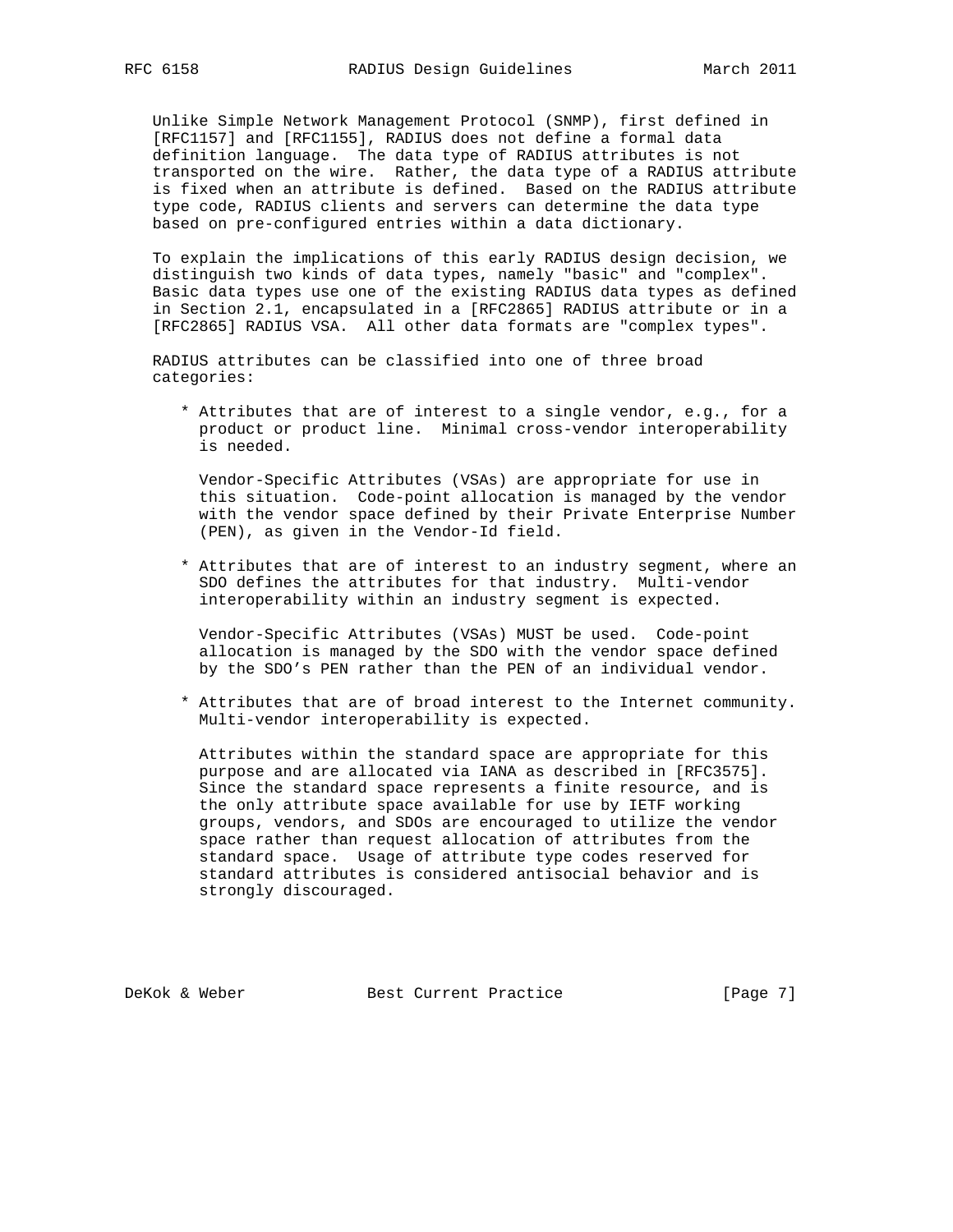# 2.1. Data Types

 RADIUS defines a limited set of data types, defined as "basic data types". The following data qualifies as "basic data types":

- \* 32-bit unsigned integer in network byte order.
- \* Enumerated data types, represented as a 32-bit unsigned integer with a list of name to value mappings (e.g., Service-Type).
- \* IPv4 address in network byte order.
- \* Time as a 32-bit unsigned value in network byte order and in seconds since 00:00:00 UTC, January 1, 1970.
- \* IPv6 address in network byte order.
- \* Interface-Id (8-octet string in network byte order).
- \* IPv6 prefix.
- \* String (i.e., binary data), totaling 253 octets or less in length. This includes the opaque encapsulation of data structures defined outside of RADIUS. See also Appendix A.1.3 for additional discussion.
- \* UTF-8 text [RFC3629], totaling 253 octets or less in length.

 Note that the length limitations for VSAs of type String and Text are less than 253 octets, due to the additional overhead of the Vendor- Specific encoding.

The following data also qualifies as "basic data types":

- \* Attributes grouped into a logical container using the [RFC2868] tagging mechanism. This approach is NOT RECOMMENDED (see Section 3.2.2) but is permissible where the alternatives are worse.
- \* Attributes requiring the transport of more than 253 octets of Text or String data. This includes the opaque encapsulation of data structures defined outside of RADIUS, e.g., EAP-Message.

 All other data formats (including nested attributes) are defined to be "complex data types" and are NOT RECOMMENDED for normal use. Complex data types MAY be used in situations where they reduce complexity in non-RADIUS systems or where using the basic data types would be awkward (such as where grouping would be required in order

DeKok & Weber Best Current Practice [Page 8]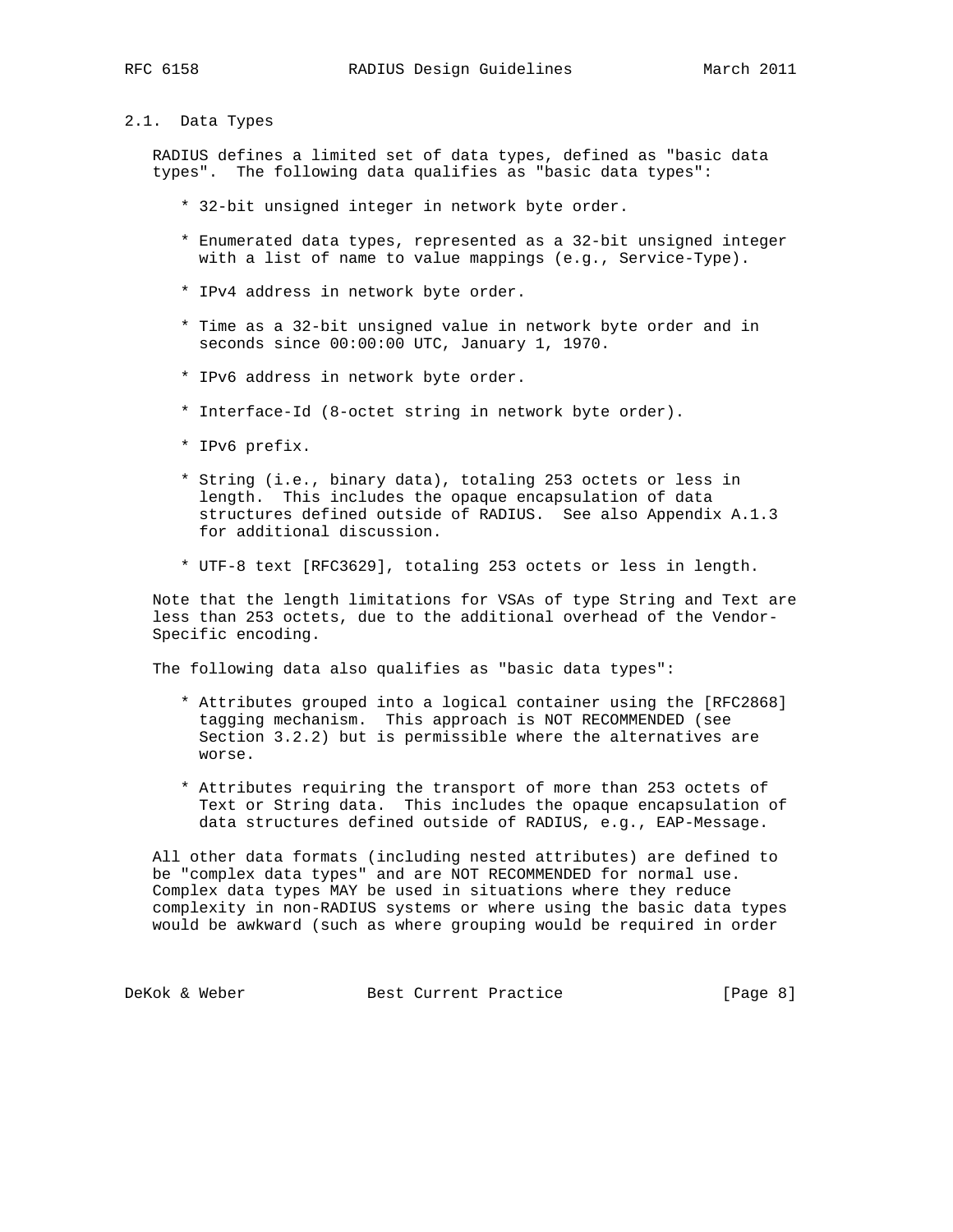to link related attributes). Since there are no "hard and fast" rules for where complexity is best located, each situation has to be decided on a case-by-case basis. Examples of this trade-off are discussed in Appendix B. Where a complex data type is selected, an explanation SHOULD be offered as to why this was necessary.

# 2.2. Vendor Space

 The Vendor space is defined to be the contents of the Vendor-Specific Attribute ([RFC2865], Section 5.26) where the Vendor-Id defines the space for a particular vendor, and the contents of the "String" field define a unique attribute type space for that vendor. As discussed there, it is intended for vendors and SDOs to support their own attributes not suitable for general use.

 While the encoding of attributes within the vendor space is under the control of vendors and SDOs, following the guidelines described here is advantageous since it enables maximum interoperability with minimal changes to existing systems.

 For example, RADIUS server support for new attributes using "basic data types" can typically be accomplished by editing a RADIUS dictionary, whereas "complex data types" typically require RADIUS server code changes, which can add complexity and delays in implementation.

 Vendor RADIUS Attribute specifications SHOULD self-allocate attributes from the vendor space rather than request an allocation from within the standard space.

 VSA encodings that do not follow the [RFC2865], Section 5.26 encoding scheme are NOT RECOMMENDED. Although [RFC2865] does not mandate it, implementations commonly assume that the Vendor Id can be used as a key to determine the on-the-wire encoding of a VSA. Vendors therefore SHOULD NOT use multiple encodings for VSAs that are associated with a particular Vendor Id. A vendor wishing to use multiple VSA encodings SHOULD request one Vendor Id for each VSA encoding that they will use.

## 2.3. Service Definitions and RADIUS

 RADIUS specifications define how an existing service or protocol can be provisioned using RADIUS, usually via the Service-Type Attribute. Therefore, it is expected that a RADIUS attribute specification will reference documents defining the protocol or service to be provisioned. Within the IETF, a RADIUS attribute specification

DeKok & Weber Best Current Practice [Page 9]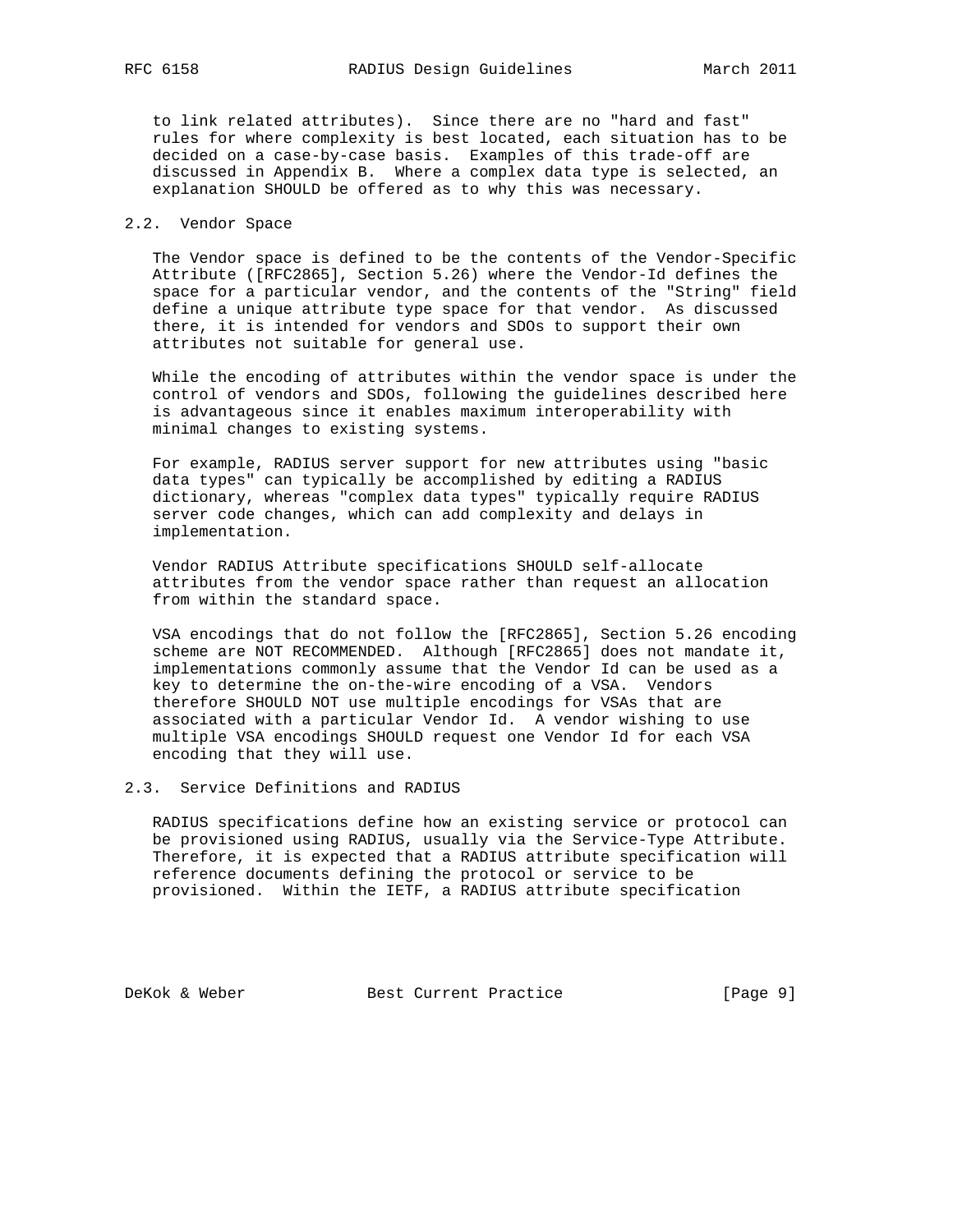SHOULD NOT be used to define the protocol or service being provisioned. New services using RADIUS for provisioning SHOULD be defined elsewhere and referenced in the RADIUS specification.

 New attributes, or new values of existing attributes, SHOULD NOT be used to define new RADIUS commands. RADIUS attributes are intended to:

- \* authenticate users
- \* authorize users (i.e., service provisioning or changes to provisioning)
- \* account for user activity (i.e., logging of session activity)

 Requirements for allocation of new commands (i.e., the Code field in the packet header) and new attributes within the standard space are described in [RFC3575], Section 2.1.

2.4. Translation of Vendor Specifications

 [RFC2865], Section 5.26 defines Vendor-Specific Attributes as follows:

 This Attribute is available to allow vendors to support their own extended Attributes not suitable for general usage. It MUST NOT affect the operation of the RADIUS protocol.

 Servers not equipped to interpret the vendor-specific information sent by a client MUST ignore it (although it may be reported). Clients which do not receive desired vendor-specific information SHOULD make an attempt to operate without it, although they may do so (and report they are doing so) in a degraded mode.

 The limitation on changes to the RADIUS protocol effectively prohibits VSAs from changing fundamental aspects of RADIUS operation, such as modifying RADIUS packet sequences or adding new commands. However, the requirement for clients and servers to be able to operate in the absence of VSAs has proven to be less of a constraint since it is still possible for a RADIUS client and server to mutually indicate support for VSAs, after which behavior expectations can be reset.

 Therefore, RFC 2865 provides considerable latitude for development of new attributes within the vendor space, while prohibiting development of protocol variants. This flexibility implies that RADIUS attributes can often be developed within the vendor space without loss (and possibly even with gain) in functionality.

DeKok & Weber Best Current Practice [Page 10]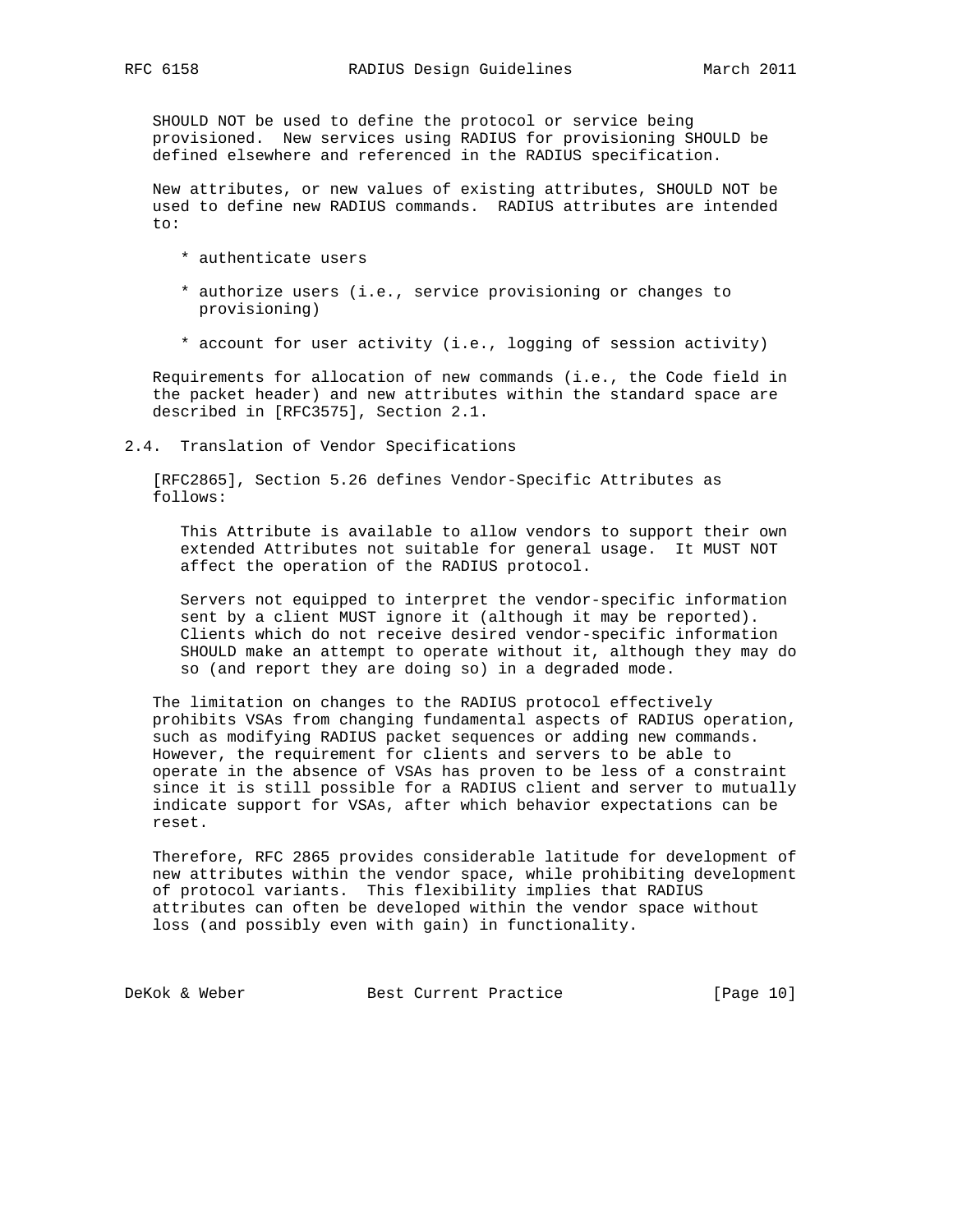As a result, translation of RADIUS attributes developed within the vendor space into the standard space may provide only modest benefits, while accelerating the exhaustion of the standard space. We do not expect that all RADIUS attribute specifications requiring interoperability will be developed within the IETF, and allocated from the standard space. A more scalable approach is to recognize the flexibility of the vendor space, while working toward improvements in the quality and availability of RADIUS attribute specifications, regardless of where they are developed.

 It is therefore NOT RECOMMENDED that specifications intended solely for use by a vendor or SDO be translated into the standard space.

3. Rationale

This section outlines the rationale behind the above recommendations.

3.1. RADIUS Operational Model

The RADIUS operational model includes several assumptions:

- \* The RADIUS protocol is stateless.
- \* Provisioning of services is not possible within an Access-Reject or Disconnect-Request.
- \* There is a distinction between authorization checks and user authentication.
- \* The protocol provides for authentication and integrity protection of packets.
- \* The RADIUS protocol is a Request/Response protocol.
- \* The protocol defines packet length restrictions.

 While RADIUS server implementations may keep state, the RADIUS protocol is stateless, although information may be passed from one protocol transaction to another via the State Attribute. As a result, documents that require stateful protocol behavior without use of the State Attribute are inherently incompatible with RADIUS as defined in [RFC2865] and MUST be redesigned. See [RFC5080], Section 2.1.1 for additional discussion surrounding the use of the State Attribute.

 As noted in [RFC5080], Section 2.6, the intent of an Access-Reject is to deny access to the requested service. As a result, RADIUS does not allow the provisioning of services within an Access-Reject or

DeKok & Weber Best Current Practice [Page 11]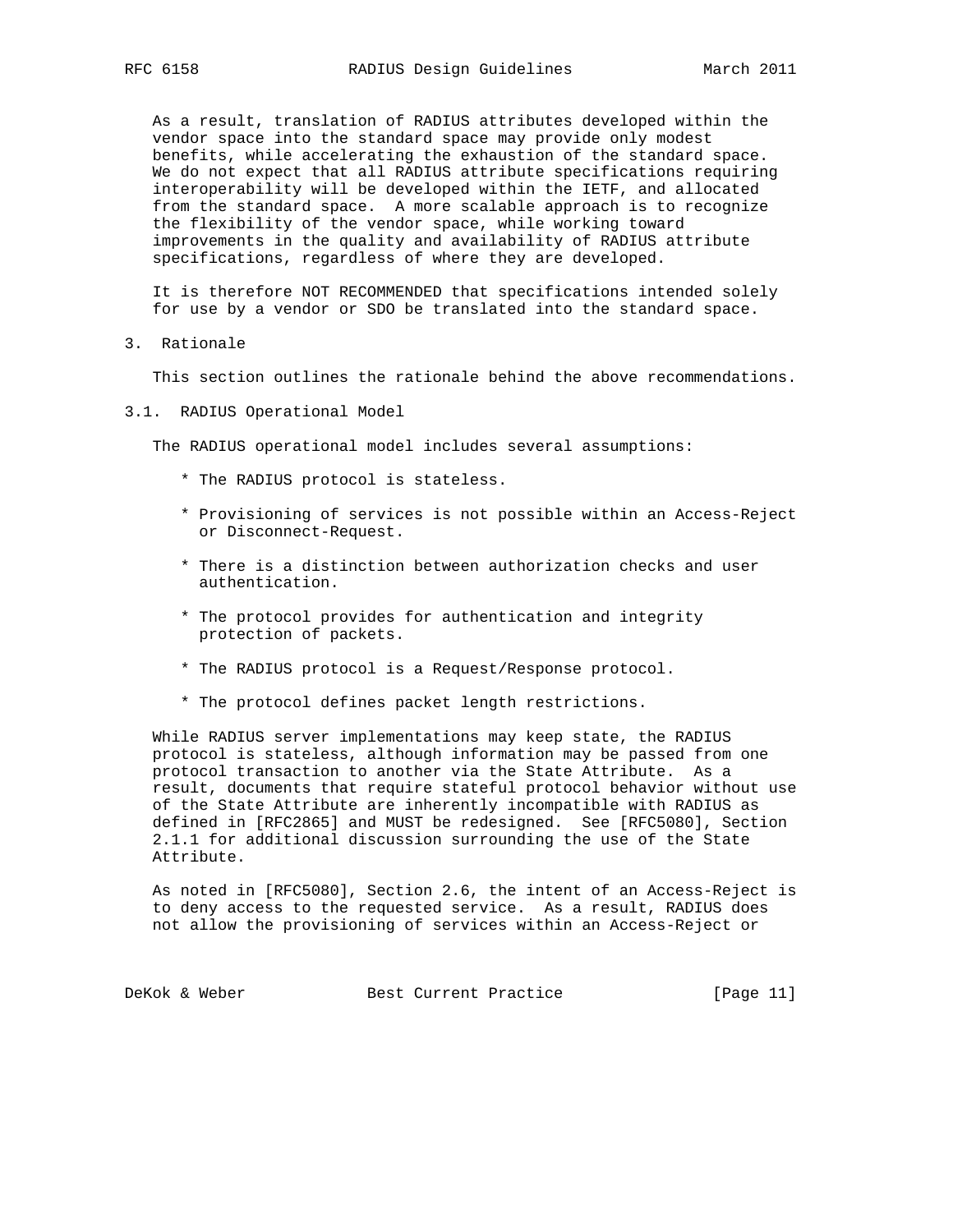Disconnect-Request. Documents that include provisioning of services within an Access-Reject or Disconnect-Request are inherently incompatible with RADIUS and need to be redesigned.

[RFC5176], Section 3 notes the following:

 A Disconnect-Request MUST contain only NAS and session identification attributes. If other attributes are included in a Disconnect-Request, implementations MUST send a Disconnect-NAK; an Error-Cause Attribute with value "Unsupported Attribute" MAY be included.

 As a result, documents that include provisioning of services within a Disconnect-Request are inherently incompatible with RADIUS and need to be redesigned.

 As noted in [RFC5080], Section 2.1.1, a RADIUS Access-Request may not contain user authentication attributes or a State Attribute linking the Access-Request to an earlier user authentication. Such an Access-Request, known as an authorization check, provides no assurance that it corresponds to a live user. RADIUS specifications defining attributes containing confidential information (such as Tunnel-Password) should be careful to prohibit such attributes from being returned in response to an authorization check. Also, [RFC5080], Section 2.1.1 notes that authentication mechanisms need to tie a sequence of Access-Request/Access-Challenge packets together into one authentication session. The State Attribute is RECOMMENDED for this purpose.

 While [RFC2865] did not require authentication and integrity protection of RADIUS Access-Request packets, subsequent authentication mechanism specifications, such as RADIUS/EAP [RFC3579] and Digest Authentication [RFC5090], have mandated authentication and integrity protection for certain RADIUS packets. [RFC5080], Section 2.1.1 makes this behavior RECOMMENDED for all Access-Request packets, including Access-Request packets performing authorization checks. It is expected that specifications for new RADIUS authentication mechanisms will continue this practice.

 The RADIUS protocol as defined in [RFC2865] is a request-response protocol spoken between RADIUS clients and servers. A single RADIUS request packet ([RFC2865], [RFC2866], or [RFC5176]) will solicit in response at most a single response packet, sent to the IP address and port of the RADIUS client that originated the request. Changes to this model are likely to require major revisions to existing implementations, and this practice is NOT RECOMMENDED.

DeKok & Weber Best Current Practice [Page 12]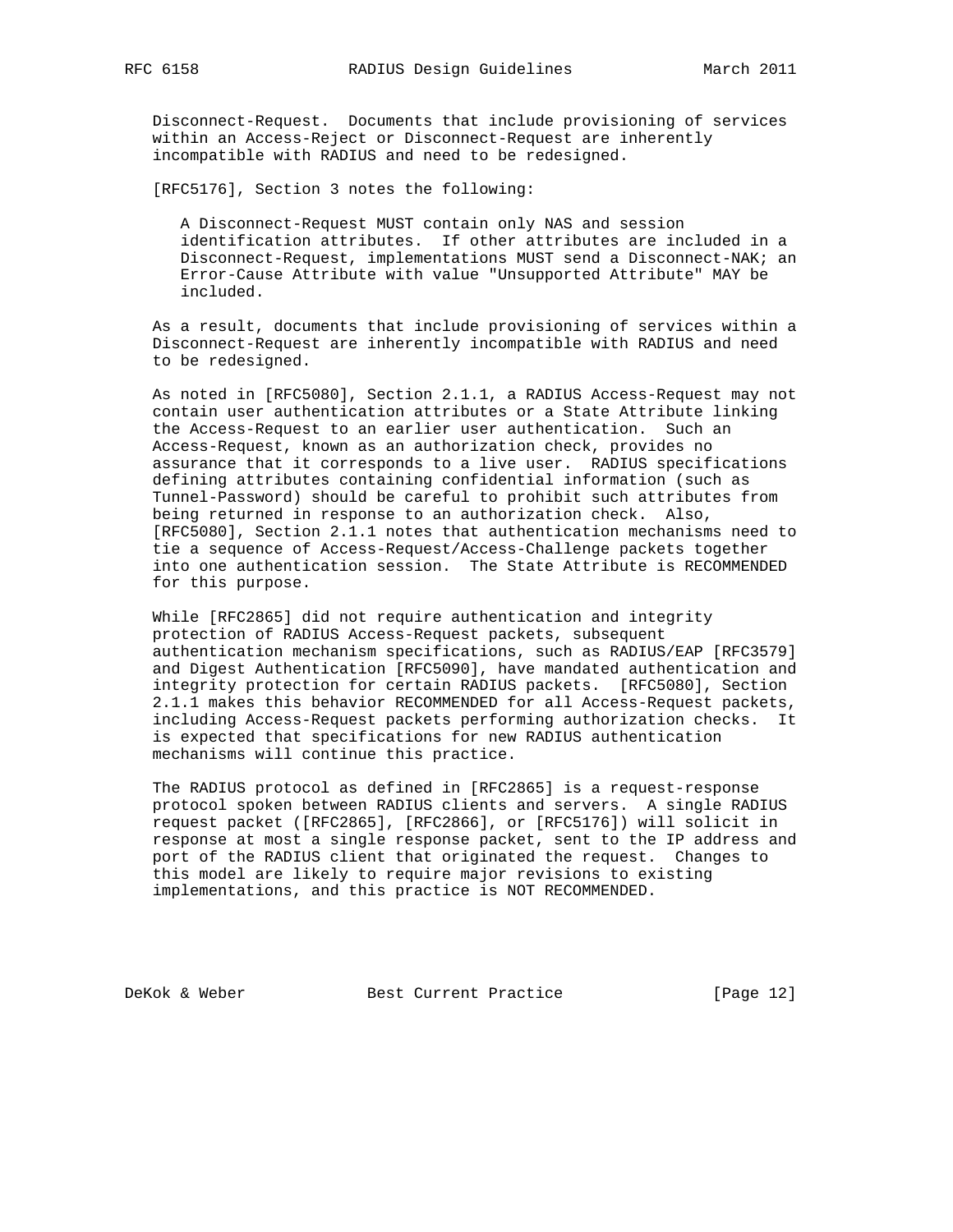The Length field in the RADIUS packet header is defined in [RFC2865] Section 3. It is noted there that the maximum length of a RADIUS packet is 4096 octets. As a result, attribute designers SHOULD NOT assume that a RADIUS implementation can successfully process RADIUS packets larger than 4096 octets.

 Even when packets are less than 4096 octets, they may be larger than the Path Maximum Transmission Unit (PMTU). Any packet larger than the PMTU will be fragmented, making communications more brittle as firewalls and filtering devices often discard fragments. Transport of fragmented UDP packets appears to be a poorly tested code path on network devices. Some devices appear to be incapable of transporting fragmented UDP packets, making it difficult to deploy RADIUS in a network where those devices are deployed. We RECOMMEND that RADIUS messages be kept as small possible.

 If a situation is envisaged where it may be necessary to carry authentication, authorization, or accounting data in a packet larger than 4096 octets, then one of the following approaches is RECOMMENDED:

 1. Utilization of a sequence of packets. For RADIUS authentication, a sequence of Access- Request/Access-Challenge packets would be used. For this to be feasible, attribute designers need to enable inclusion of attributes that can consume considerable space within Access- Challenge packets. To maintain compatibility with existing NASes, either the use of Access-Challenge packets needs to be permissible (as with RADIUS/EAP, defined in [RFC3579]) or support for receipt of an Access-Challenge needs to be indicated by the NAS (as in RADIUS Location [RFC5580]). Also, the specification needs to clearly describe how attribute splitting is to be signaled and how attributes included within the sequence are to be interpreted, without requiring stateful operation. Unfortunately, previous specifications have not always exhibited the required foresight. For example, even though very large filter rules are conceivable, the NAS- Filter-Rule Attribute defined in [RFC4849] is not permitted in an Access-Challenge packet, nor is a mechanism specified to allow a set of NAS-Filter-Rule Attributes to be split across an Access-Request/Access-Challenge sequence.

 In the case of RADIUS accounting, transporting large amounts of data would require a sequence of Accounting-Request packets. This is a non-trivial change to RADIUS, since RADIUS accounting clients would need to be modified to split the

DeKok & Weber Best Current Practice [Page 13]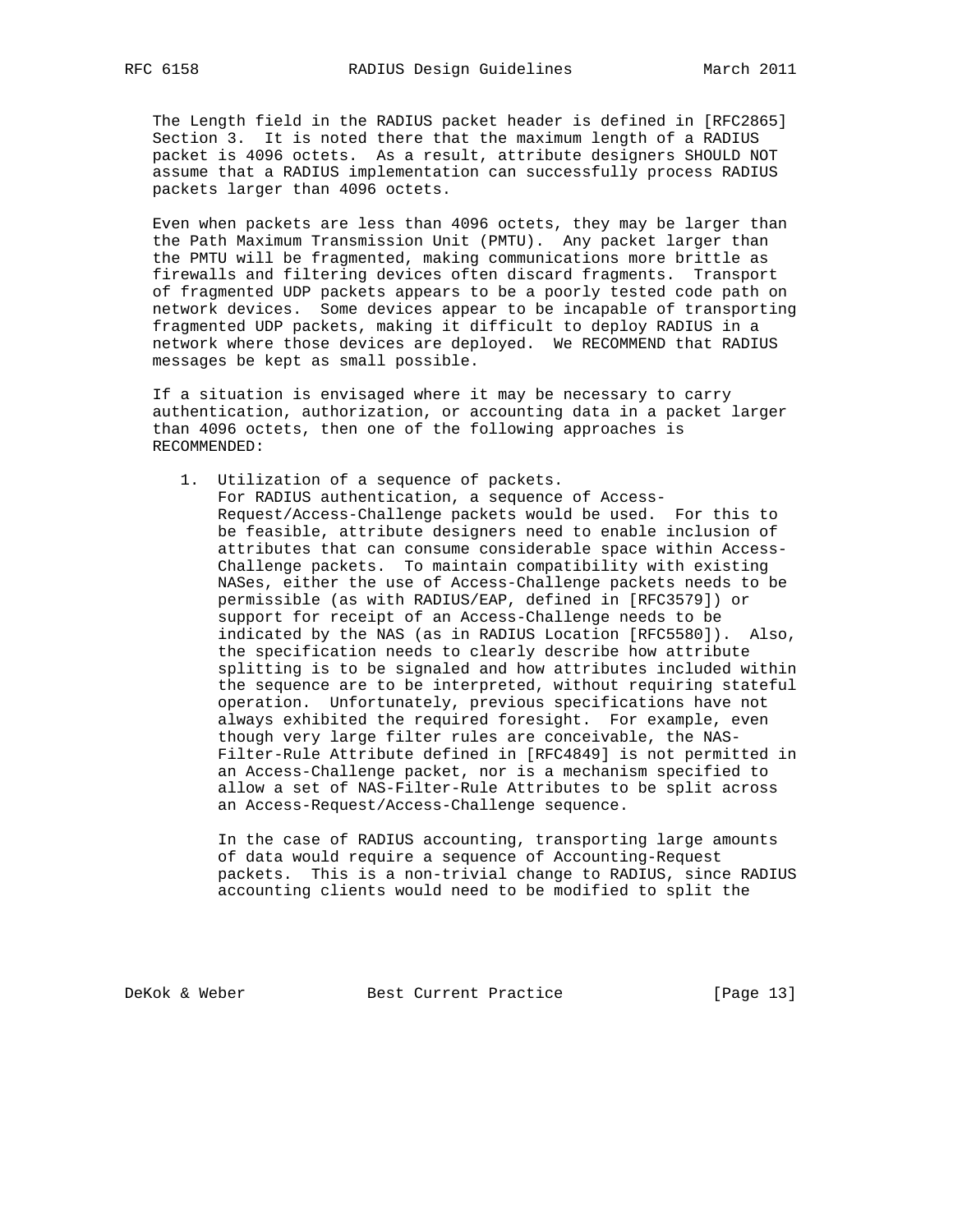attribute stream across multiple Accounting-Requests, and billing servers would need to be modified to reassemble and interpret the attribute stream.

- 2. Utilization of names rather than values. Where an attribute relates to a policy that could conceivably be pre-provisioned on the NAS, then the name of the pre provisioned policy can be transmitted in an attribute rather than the policy itself, which could be quite large. An example of this is the Filter-Id Attribute defined in [RFC2865], Section 5.11, which enables a set of pre provisioned filter rules to be referenced by name.
- 3. Utilization of Packetization Layer Path MTU Discovery techniques, as specified in [RFC4821]. As a last resort, where the above techniques cannot be made to work, it may be possible to apply the techniques described in [RFC4821] to discover the maximum supported RADIUS packet size on the path between a RADIUS client and a home server. While such an approach can avoid the complexity of utilization of a sequence of packets, dynamic discovery is likely to be time consuming and cannot be guaranteed to work with existing RADIUS implementations. As a result, this technique is not generally applicable.

# 3.2. Data Model Issues

 While [RFC2865], Section 5 defines basic data types, later specifications did not follow this practice. This problem has led implementations to define their own names for data types, resulting in non-standard names for those types.

 In addition, the number of vendors and SDOs creating new attributes within the vendor space has grown, and this has led to some divergence in approaches to RADIUS attribute design. For example, vendors and SDOs have evolved the data model to support functions such as new data types along with attribute grouping and attribute fragmentation, with different groups taking different approaches. These approaches are often incompatible, leading to additional complexity in RADIUS implementations.

 In order to avoid repeating old mistakes, this section describes the history of the RADIUS data model and attempts to codify existing practices.

DeKok & Weber Best Current Practice [Page 14]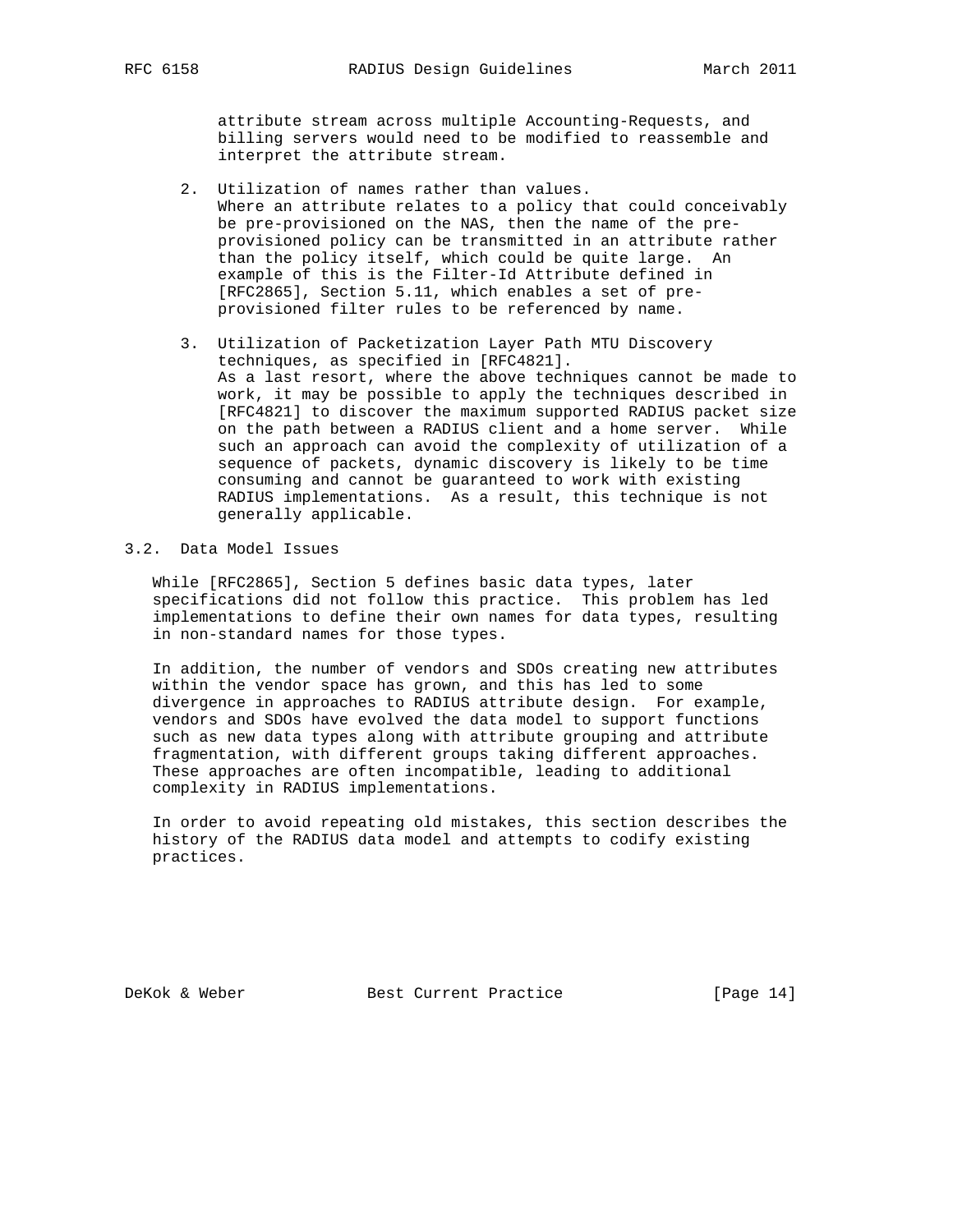3.2.1. Issues with Definitions of Types

 [RFC2865], Section 5 explicitly defines five data types: text, string, address, integer, and time. Both the names and interpretations of the types are given.

 Subsequent RADIUS specifications defined attributes by using type names not defined in [RFC2865], without defining the new names as done in [RFC2865]. They did not consistently indicate the format of the value field using the same conventions as [RFC2865]. As a result, the data type is ambiguous in some cases and may not be consistent among different implementations.

 It is out of the scope of this document to resolve all potential ambiguities within existing RADIUS specifications. However, in order to prevent future ambiguities, it is RECOMMENDED that future RADIUS attribute specifications explicitly define newly created data types at the beginning of the document and indicate clearly the data type to be used for each attribute.

 For example, [RFC3162] utilizes, but does not explicitly define, a type that encapsulates an IPv6 address (Sections 2.1 and 2.4) and another type that encapsulates an IPv6 prefix (Section 2.3). The IPv6 address attributes confusingly are referenced as type "Address" in the document. This is a similar name as the "address" type defined in [RFC2865], which was defined to refer solely to IPv4 addresses.

 While the Framed-Interface-Id Attribute defined in [RFC3162], Section 2.2 included a value field of 8 octets, the data type was not explicitly indicated; therefore, there is controversy over whether the format of the data was intended to be an 8-octet String or whether a special Interface-Id type was intended.

 Given that attributes encapsulating an IPv6 address and an IPv6 prefix are already in use, it is RECOMMENDED that RADIUS server implementations include support for these as basic types, in addition to the types defined in [RFC2865]. Where the intent is to represent a specific IPv6 address, an "IPv6 address" type SHOULD be used. Although it is possible to use an "IPv6 Prefix" type with a prefix length of 128 to represent an IPv6 address, this usage is NOT RECOMMENDED. Implementations supporting the Framed-Interface-Id Attribute may select a data type of their choosing (most likely an 8-octet String or a special "Interface Id" data type).

DeKok & Weber Best Current Practice [Page 15]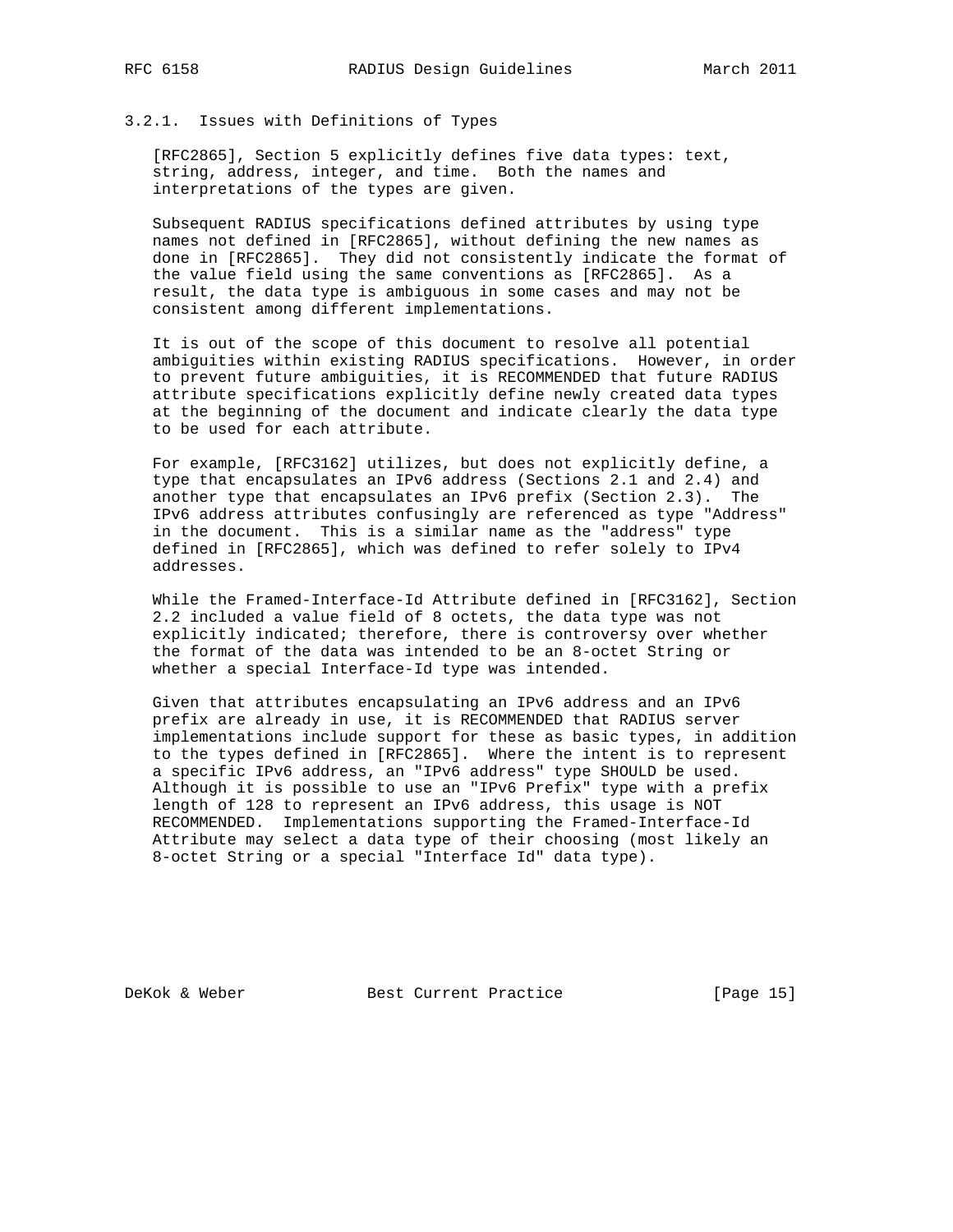It is worth noting that since RADIUS only supports unsigned integers of 32 bits, attributes using signed integer data types or unsigned integer types of other sizes will require code changes and SHOULD be avoided.

 For [RFC2865] RADIUS VSAs, the length limitation of the String and Text types is 247 octets instead of 253 octets, due to the additional overhead of the Vendor-Specific Attribute.

## 3.2.2. Tagging Mechanism

 [RFC2868] defines an attribute grouping mechanism based on the use of a one-octet tag value. Tunnel attributes that refer to the same tunnel are grouped together by virtue of using the same tag value.

 This tagging mechanism has some drawbacks. There are a limited number of unique tags (31). The tags are not well suited for use with arbitrary binary data values because it is not always possible to tell if the first byte after the Length is the tag or the first byte of the untagged value (assuming the tag is optional).

 Other limitations of the tagging mechanism are that when integer values are tagged, the value portion is reduced to three bytes, meaning only 24-bit numbers can be represented. The tagging mechanism does not offer an ability to create nested groups of attributes. Some RADIUS implementations treat tagged attributes as having the additional data types tagged-string and tagged-integer. These types increase the complexity of implementing and managing RADIUS systems.

 For these reasons, the tagging scheme described in RFC 2868 is NOT RECOMMENDED for use as a generic grouping mechanism.

# 3.2.3. Complex Data Types

 As described in this section, the creation of complex types can lead to interoperability and deployment issues, so they need to be introduced with care. For example, the RADIUS attribute encoding is summarized in [RFC2865]:

|  |  |  |  |  |  |  |  |                       |  |  |  |  |  |  |  |  | 0 1 2 3 4 5 6 7 8 9 0 1 2 3 4 5 6 7 8 9 0 |  |  |  |  |  |
|--|--|--|--|--|--|--|--|-----------------------|--|--|--|--|--|--|--|--|-------------------------------------------|--|--|--|--|--|
|  |  |  |  |  |  |  |  |                       |  |  |  |  |  |  |  |  |                                           |  |  |  |  |  |
|  |  |  |  |  |  |  |  | Type   Length   Value |  |  |  |  |  |  |  |  |                                           |  |  |  |  |  |
|  |  |  |  |  |  |  |  |                       |  |  |  |  |  |  |  |  |                                           |  |  |  |  |  |

DeKok & Weber Best Current Practice [Page 16]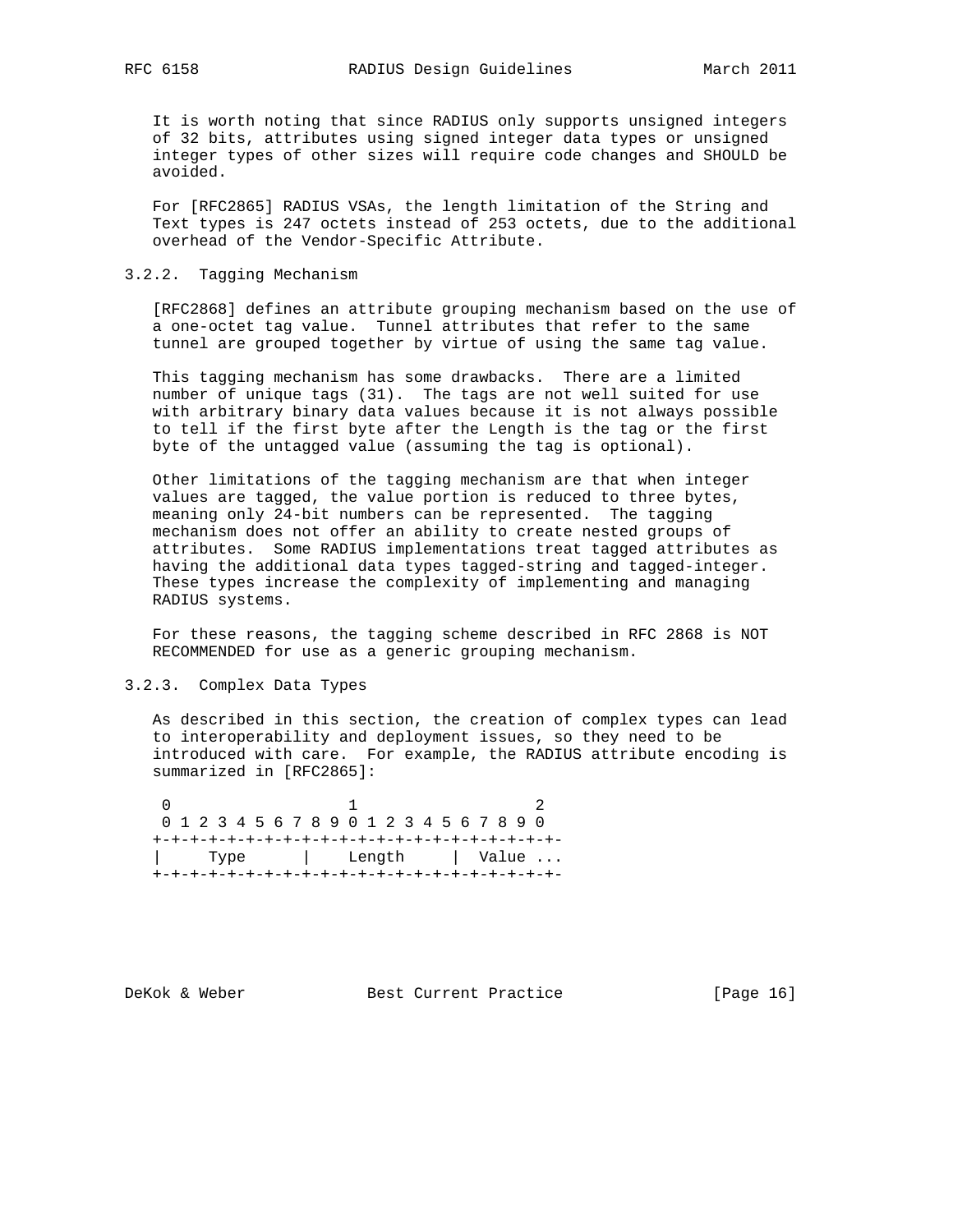However, some standard attributes pack multiple sub-fields into the "Value" field, resulting in the creation a non-standard, i.e., complex, type. Separating these sub-fields into different attributes, each with its own type and length, would have the following benefits:

- \* When manual data entry is required, it is easier for an administrator to enter the data as well-known types rather than as complex structures.
- \* It enables additional error checking by leveraging the parsing and validation routines for well-known types.
- \* It simplifies implementations by eliminating special-case, attribute-specific parsing.

 One of the fundamental goals of the RADIUS protocol design was to allow RADIUS servers to be configured to support new attributes, without requiring server code changes. RADIUS server implementations typically provide support for basic data types and define attributes in a data dictionary. This architecture enables a new attribute to be supported by the addition of a dictionary entry, without requiring other RADIUS server code changes.

 Code changes can also be required in policy management systems and in the RADIUS server's receive path. These changes are due to limitations in RADIUS server policy languages, which commonly provide for limited operations (such as comparisons or arithmetic operations) on the existing data types. Many existing RADIUS policy languages typically are not capable of parsing sub-elements or providing more sophisticated matching functionality.

 On the RADIUS client, code changes are typically required in order to implement a new attribute. The RADIUS client typically has to compose the attribute dynamically when sending. When receiving, a RADIUS client needs to be able to parse the attribute and carry out the requested service. As a result, a detailed understanding of the new attribute is required on clients, and data dictionaries are less useful on clients than on servers.

 Given these limitations, the introduction of new types can require code changes on the RADIUS server, which would be unnecessary if basic data types had been used instead. In addition, if "ad hoc" types are used, attribute-specific parsing is required, which means more complex software to develop and maintain. More complexity can lead to more error-prone implementations, interoperability problems,

DeKok & Weber Best Current Practice [Page 17]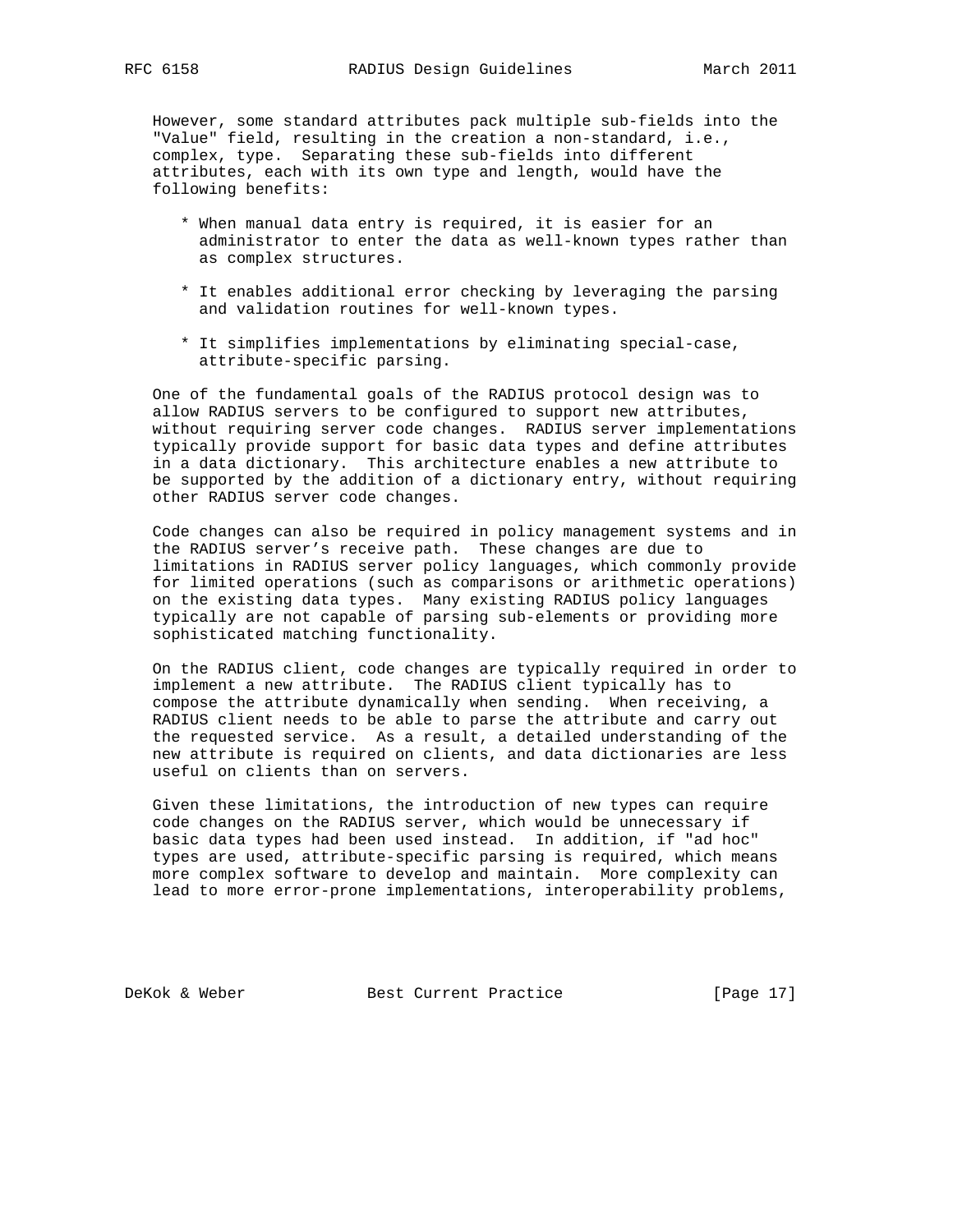and even security vulnerabilities. These issues can increase costs to network administrators as well as reduce reliability and introduce deployment barriers.

# 3.2.4. Complex Data Type Exceptions

 As described in Section 2.1, the introduction of complex data types is discouraged where viable alternatives are available. A potential exception is attributes that inherently require code changes on both the client and server. For example, as described in Appendix B, complex attributes have been used in situations involving authentication and security attributes, which need to be dynamically computed and verified. Supporting this functionality requires code changes on both the RADIUS client and server, regardless of the attribute format. As a result, in most cases, the use of complex attributes to represent these methods is acceptable and does not create additional interoperability or deployment issues.

 Another exception to the recommendation against complex types is for types that can be treated as opaque data by the RADIUS server. For example, the EAP-Message Attribute, defined in [RFC3579], Section 3.1, contains a complex data type that is an Extensible Authentication Protocol (EAP) packet. Since these complex types do not need to be parsed by the RADIUS server, the issues arising from server limitations do not arise. Similarly, since attributes of these complex types can be configured on the server using a data type of String, dictionary limitations are also not encountered. Appendix A.1 includes a series of checklists that may be used to analyze a design for RECOMMENDED and NOT RECOMMENDED behavior in relation to complex types.

 If the RADIUS Server simply passes the contents of an attribute to some non-RADIUS portion of the network, then the data is opaque to RADIUS and SHOULD be defined to be of type String. A concrete way of judging this requirement is whether or not the attribute definition in the RADIUS document contains delineated fields for sub-parts of the data. If those fields need to be delineated in RADIUS, then the data is not opaque to RADIUS, and it SHOULD be separated into individual RADIUS attributes.

 An examination of existing RADIUS RFCs discloses a number of complex attributes that have already been defined. Appendix B includes a listing of complex attributes used within [RFC2865], [RFC2868], [RFC2869], [RFC3162], [RFC4818], and [RFC4675]. The discussion of these attributes includes reasons why a complex type is acceptable or suggestions for how the attribute could have been defined to follow the RADIUS data model.

DeKok & Weber Best Current Practice [Page 18]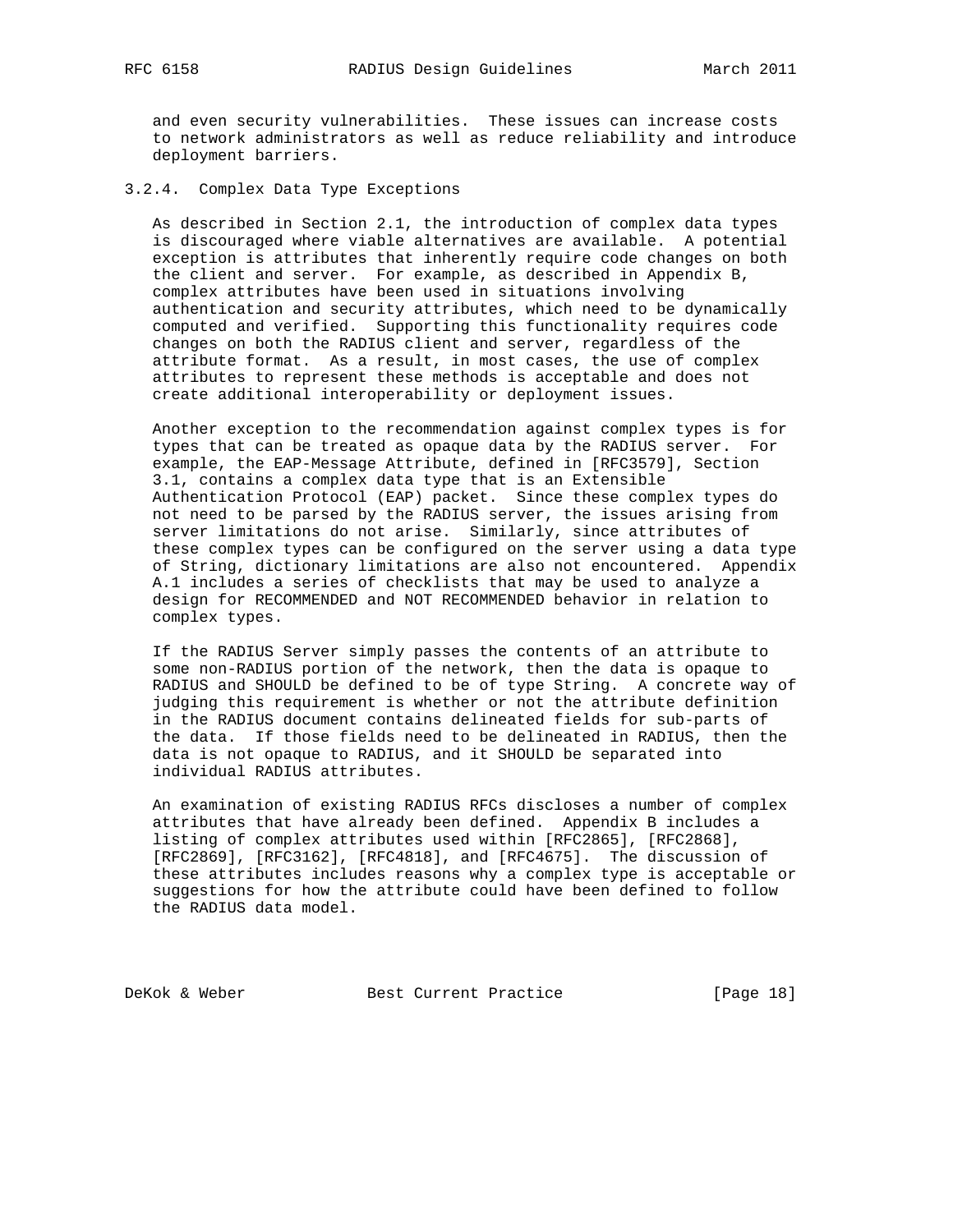In other cases, the data in the complex type are described textually in a specification. This is possible because the data types are not sent within the attributes but are a matter for endpoint interpretation. An implementation can define additional data types and use these data types today by matching them to the attribute's textual definition.

#### 3.3. Vendor Space

 The usage model for RADIUS VSAs is described in [RFC2865], Section 6.2:

 Note that RADIUS defines a mechanism for Vendor-Specific extensions (Attribute 26) and the use of that should be encouraged instead of allocation of global attribute types, for functions specific only to one vendor's implementation of RADIUS, where no interoperability is deemed useful.

 Nevertheless, many new attributes have been defined in the vendor space in situations where interoperability is not only useful but is required. For example, SDOs outside the IETF (such as the IEEE 802 and the 3rd Generation Partnership Project (3GPP)) have been assigned Vendor-Ids, enabling them to define their own VSA encoding and assign Vendor types within their own vendor space, as defined by their unique Vendor-Id.

 The use of VSAs by SDOs outside the IETF has gained in popularity for several reasons:

Efficiency

 As with SNMP, which defines an "Enterprise" Object Identifier (OID) space suitable for use by vendors as well as other SDOs, the definition of Vendor-Specific Attributes has become a common occurrence as part of standards activity outside the IETF. For reasons of efficiency, it is easiest if the RADIUS attributes required to manage a standard are developed within the same SDO that develops the standard itself. As noted in "Transferring MIB Work from IETF Bridge MIB WG to IEEE 802.1 WG" [RFC4663], today few vendors are willing to simultaneously fund individuals to participate within an SDO to complete a standard as well as to participate in the IETF in order to complete the associated RADIUS attributes specification.

Attribute scarcity

 The standard space is limited to 255 unique attributes. Of these, only about half remain available for allocation. In the vendor space, the number of attributes available is a function of the encoding of the attribute (the size of the Vendor type field).

DeKok & Weber Best Current Practice [Page 19]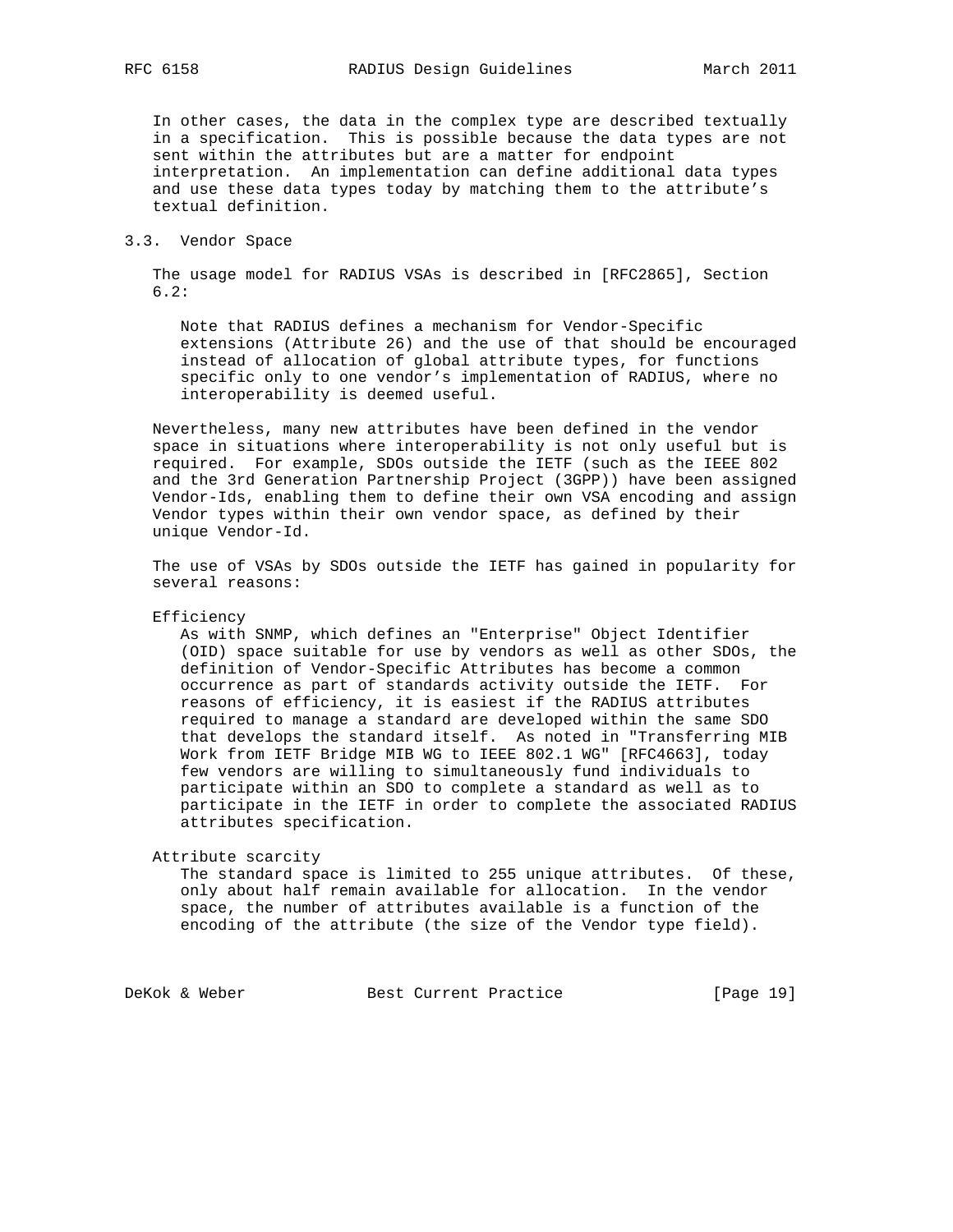#### 3.3.1. Interoperability Considerations

 Vendors and SDOs are reminded that the standard space and the enumerated value space for enumerated attributes are reserved for allocation through work published via the IETF, as noted in [RFC3575], Section 2.1. In the past, some vendors and SDOs have assigned vendor-specific meaning to "unused" values from the standard space. This process results in interoperability issues and is counterproductive. Similarly, the vendor-specific enumeration practice discussed in [RFC2882], Section 2.2.1 is NOT RECOMMENDED.

 If it is not possible to follow the IETF process, vendors and SDOs SHOULD self-allocate an attribute, which MUST be in their own vendor space as defined by their unique Vendor-Id, as discussed in Sections 3.3.2 and 3.3.3.

 The design and specification of VSAs for multi-vendor usage SHOULD be undertaken with the same level of care as standard RADIUS attributes. Specifically, the provisions of this document that apply to standard RADIUS attributes also apply to VSAs for multi-vendor usage.

## 3.3.2. Vendor Allocations

 As noted in [RFC3575], Section 2.1, vendors are encouraged to utilize VSAs to define functions "specific only to one vendor's implementation of RADIUS, where no interoperability is deemed useful. For functions specific only to one vendor's implementation of RADIUS, the use of that should be encouraged instead of the allocation of global attribute types".

 The recommendation for vendors to allocate attributes from a vendor space rather than via the IETF process is a recognition that vendors desire to assert change control over their own RADIUS specifications. This change control can be obtained by requesting a PEN from the Internet Assigned Number Authority (IANA) for use as a Vendor-Id within a Vendor-Specific Attribute. The vendor can then allocate attributes within the vendor space defined by that Vendor-Id at their sole discretion. Similarly, the use of data types (complex or otherwise) within that vendor space is solely under the discretion of the vendor.

# 3.3.3. SDO Allocations

 Given the expanded utilization of RADIUS, it has become apparent that requiring SDOs to accomplish all their RADIUS work within the IETF is inherently inefficient and unscalable. It is therefore RECOMMENDED

DeKok & Weber Best Current Practice [Page 20]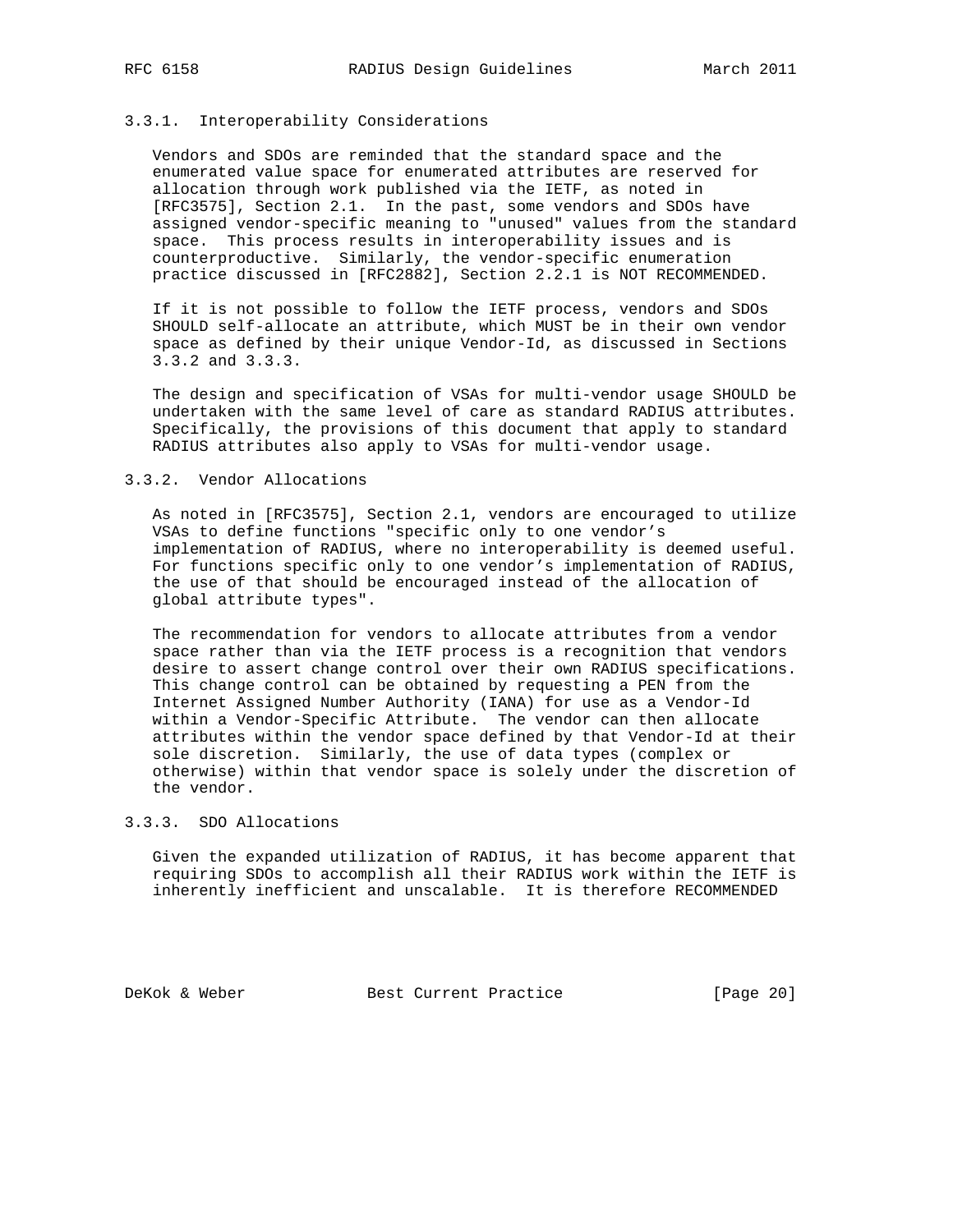that SDO RADIUS Attribute specifications allocate attributes from the vendor space rather than request an allocation from the RADIUS standard space for attributes matching any of the following criteria:

- \* Attributes relying on data types not defined within RADIUS
- \* Attributes intended primarily for use within an SDO
- \* Attributes intended primarily for use within a group of SDOs

 Any new RADIUS attributes or values intended for interoperable use across a broad spectrum of the Internet community SHOULD follow the allocation process defined in [RFC3575].

 The recommendation for SDOs to allocate attributes from a vendor space rather than via the IETF process is a recognition that SDOs desire to assert change control over their own RADIUS specifications. This change control can be obtained by requesting a PEN from the Internet Assigned Number Authority (IANA) for use as a Vendor-Id within a Vendor-Specific Attribute. The SDO can then allocate attributes within the vendor space defined by that Vendor-Id at their sole discretion. Similarly, the use of data types (complex or otherwise) within that vendor space is solely under the discretion of the SDO.

3.4. Polymorphic Attributes

 A polymorphic attribute is one whose format or meaning is dynamic. For example, rather than using a fixed data format, an attribute's format might change based on the contents of another attribute. Or, the meaning of an attribute may depend on earlier packets in a sequence.

 RADIUS server dictionary entries are typically static, enabling the user to enter the contents of an attribute without support for changing the format based on dynamic conditions. However, this limitation on static types does not prevent implementations from implementing policies that return different attributes based on the contents of received attributes; this is a common feature of existing RADIUS implementations.

 In general, polymorphism is NOT RECOMMENDED. Polymorphism rarely enables capabilities that would not be available through use of multiple attributes. Polymorphism requires code changes in the RADIUS server in situations where attributes with fixed formats would not require such changes. Thus, polymorphism increases complexity while decreasing generality, without delivering any corresponding benefits.

DeKok & Weber Best Current Practice [Page 21]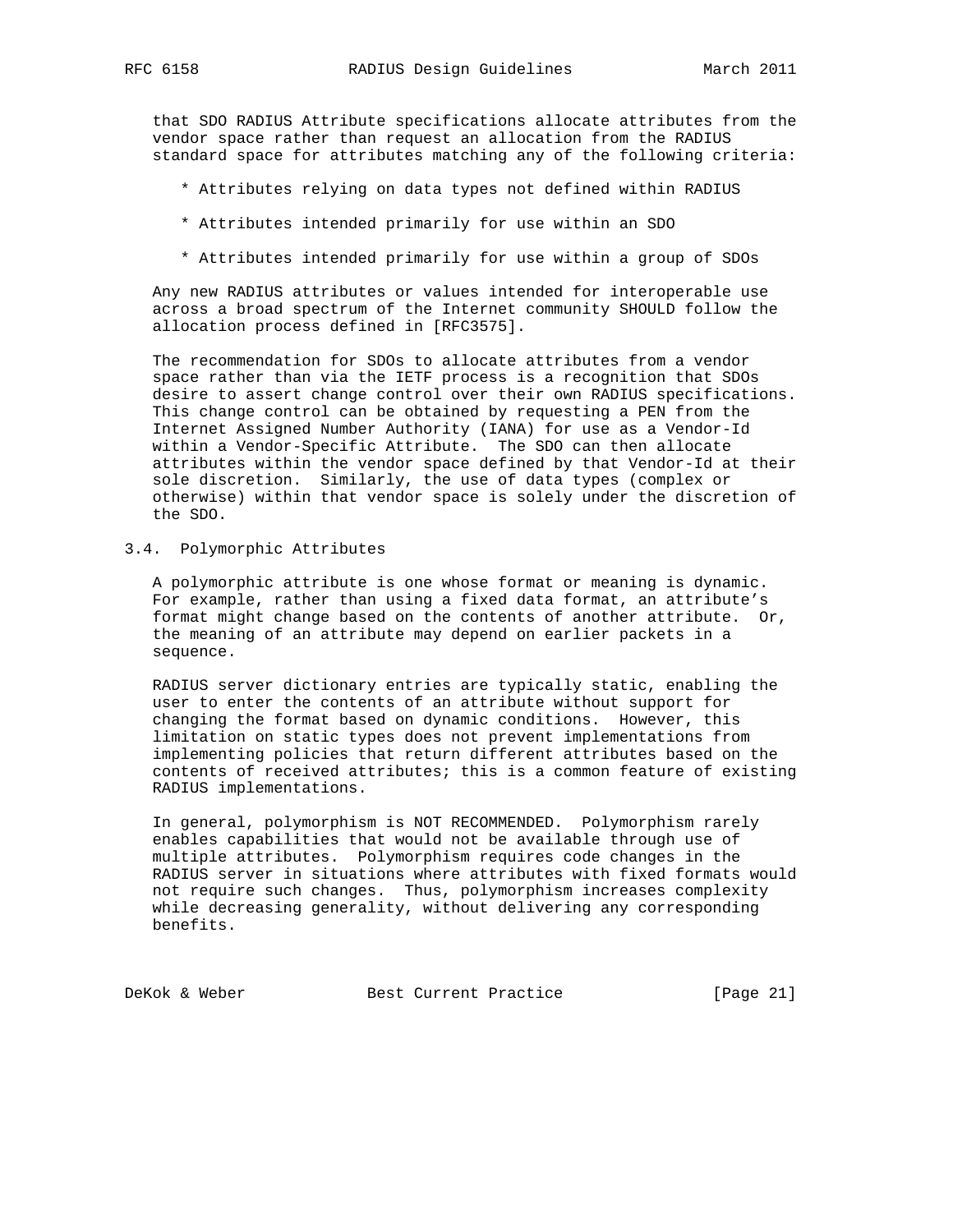Note that changing an attribute's format dynamically is not the same thing as using a fixed format and computing the attribute itself dynamically. RADIUS authentication attributes, such as User- Password, EAP-Message, etc., while being computed dynamically, use a fixed format.

#### 4. IANA Considerations

 This document has no action items for IANA. However, it does provide guidelines for Expert Reviewers appointed as described in [RFC3575].

5. Security Considerations

 This specification provides guidelines for the design of RADIUS attributes used in authentication, authorization, and accounting. Threats and security issues for this application are described in [RFC3579] and [RFC3580]; security issues encountered in roaming are described in [RFC2607].

 Obfuscation of RADIUS attributes on a per-attribute basis is necessary in some cases. The current standard mechanism for this is described in [RFC2865], Section 5.2 (for obscuring User-Password values) and is based on the MD5 algorithm specified in [RFC1321]. The MD5 and SHA-1 algorithms have recently become a focus of scrutiny and concern in security circles, and as a result, the use of these algorithms in new attributes is NOT RECOMMENDED. In addition, previous documents referred to this method as generating "encrypted" data. This terminology is no longer accepted within the cryptographic community.

 Where new RADIUS attributes use cryptographic algorithms, algorithm negotiation SHOULD be supported. Specification of a mandatory-to implement algorithm is REQUIRED, and it is RECOMMENDED that the mandatory-to-implement algorithm be certifiable under FIPS 140 [FIPS].

 Where new RADIUS attributes encapsulate complex data types, or transport opaque data, the security considerations discussed in Section 5.1 SHOULD be addressed.

 Message authentication in RADIUS is provided largely via the Message- Authenticator attribute. See Section 3.2 of [RFC3579] and also Section 2.2.2 of [RFC5080], which say that client implementations SHOULD include a Message-Authenticator Attribute in every Access- Request.

DeKok & Weber Best Current Practice [Page 22]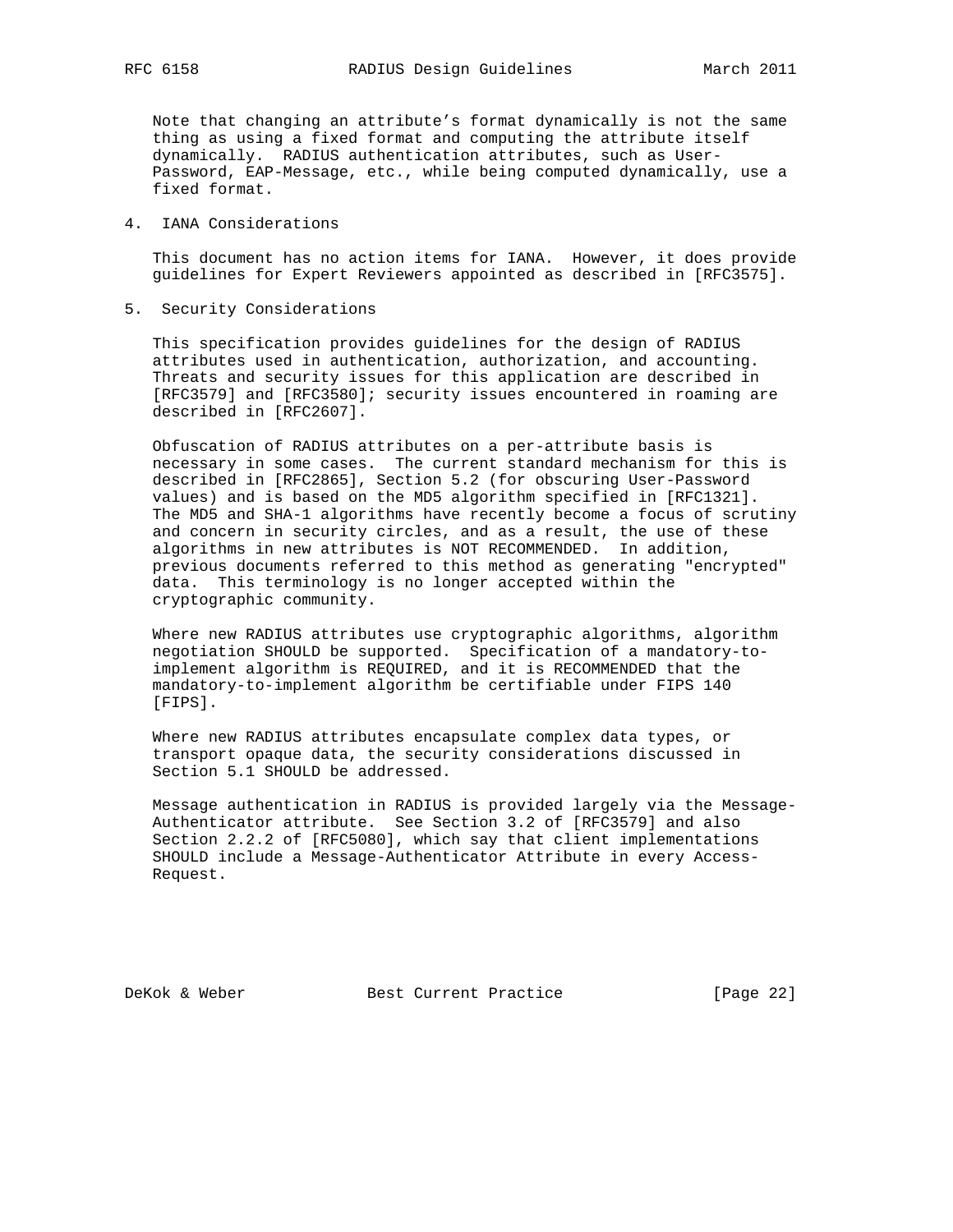In general, the security of the RADIUS protocol is poor. Robust deployments SHOULD support a secure communications protocol such as IPsec. See Section 4 of [RFC3579] and Section 5 of [RFC3580] for a more in-depth explanation of these issues.

 Implementations not following the suggestions outlined in this document may be subject to problems such as ambiguous protocol decoding, packet loss leading to loss of billing information, and denial-of-service attacks.

## 5.1. New Data Types and Complex Attributes

 The introduction of complex data types brings the potential for the introduction of new security vulnerabilities. Experience shows that the common data types have few security vulnerabilities, or else that all known issues have been found and fixed. New data types require new code, which may introduce new bugs and therefore new attack vectors.

 Some systems permit complex attributes to be defined via a method that is more capable than traditional RADIUS dictionaries. These systems can reduce the security threat of new types significantly, but they do not remove it entirely.

 RADIUS servers are highly valued targets, as they control network access and interact with databases that store usernames and passwords. An extreme outcome of a vulnerability due to a new, complex type would be that an attacker is capable of taking complete control over the RADIUS server.

 The use of attributes representing opaque data does not reduce this threat. The threat merely moves from the RADIUS server to the system that consumes that opaque data. The threat is particularly severe when the opaque data originates from the user and is not validated by the NAS. In those cases, the RADIUS server is potentially exposed to attack by malware residing on an unauthenticated host.

 Any system consuming opaque data that originates from a RADIUS system SHOULD be properly isolated from that RADIUS system and SHOULD run with minimal privileges. Any potential vulnerabilities in the non- RADIUS system will then have minimal impact on the security of the system as a whole.

DeKok & Weber Best Current Practice [Page 23]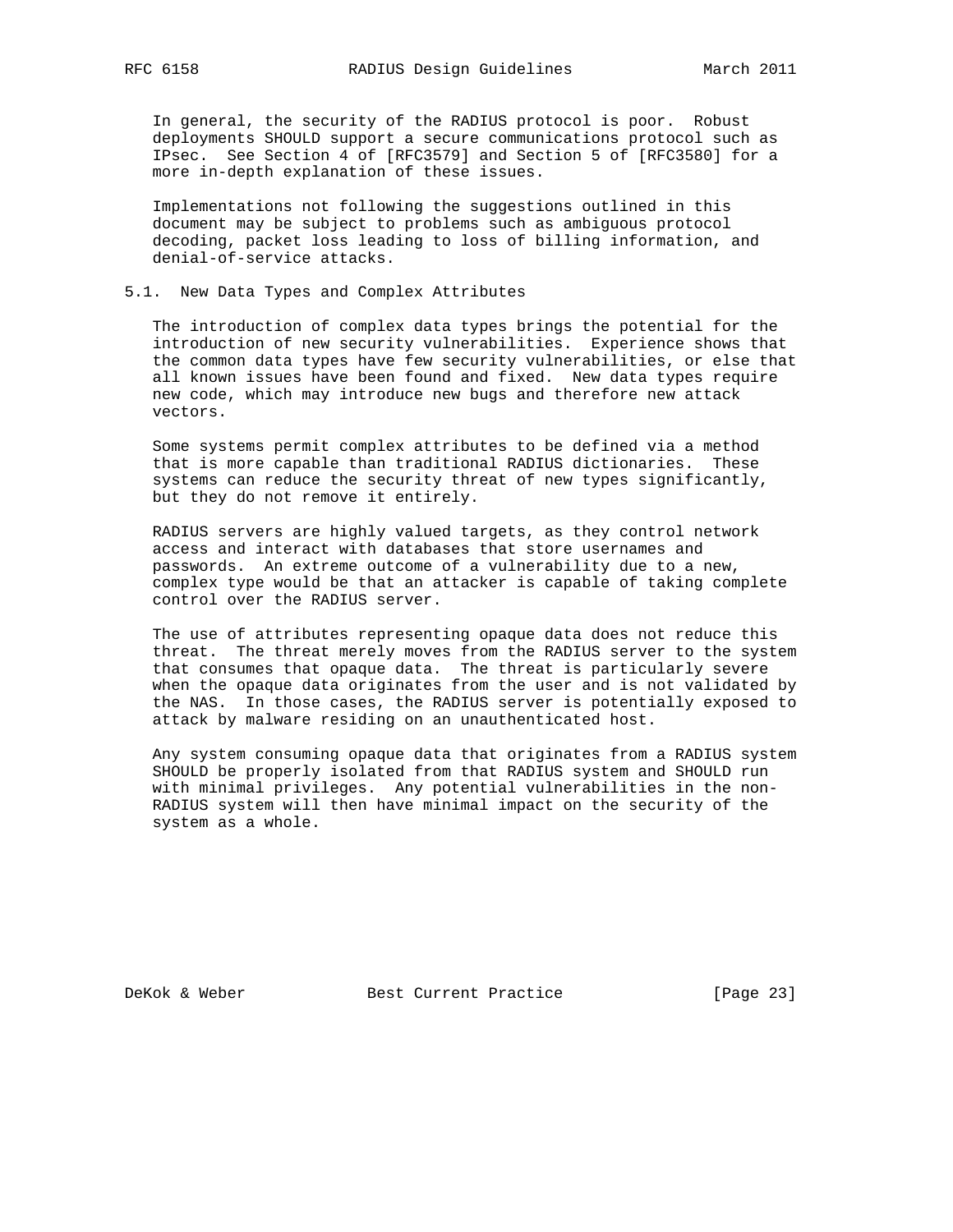- 6. References
- 6.1. Normative References
	- [RFC2119] Bradner, S., "Key words for use in RFCs to Indicate Requirement Levels", BCP 14, RFC 2119, March 1997.
	- [RFC2865] Rigney, C., Willens, S., Rubens, A., and W. Simpson, "Remote Authentication Dial In User Service (RADIUS)", RFC 2865, June 2000.
	- [RFC3575] Aboba, B., "IANA Considerations for RADIUS (Remote Authentication Dial In User Service)", RFC 3575, July 2003.

## 6.2. Informative References

| [RFC1155] | Rose, M. and K. McCloghrie, "Structure and           |
|-----------|------------------------------------------------------|
|           | identification of management information for TCP/IP- |
|           | based internets", STD 16, RFC 1155, May 1990.        |
|           |                                                      |

- [RFC1157] Case, J., Fedor, M., Schoffstall, M., and J. Davin, "Simple Network Management Protocol (SNMP)", RFC 1157, May 1990.
- [RFC1321] Rivest, R., "The MD5 Message-Digest Algorithm", RFC 1321, April 1992.
- [RFC2548] Zorn, G., "Microsoft Vendor-specific RADIUS Attributes", RFC 2548, March 1999.
- [RFC2607] Aboba, B. and J. Vollbrecht, "Proxy Chaining and Policy Implementation in Roaming", RFC 2607, June 1999.
- [RFC2866] Rigney, C., "RADIUS Accounting", RFC 2866, June 2000.
- [RFC2868] Zorn, G., Leifer, D., Rubens, A., Shriver, J., Holdrege, M., and I. Goyret, "RADIUS Attributes for Tunnel Protocol Support", RFC 2868, June 2000.
- [RFC2869] Rigney, C., Willats, W., and P. Calhoun, "RADIUS Extensions", RFC 2869, June 2000.
- [RFC2882] Mitton, D., "Network Access Servers Requirements: Extended RADIUS Practices", RFC 2882, July 2000.
- [RFC3162] Aboba, B., Zorn, G., and D. Mitton, "RADIUS and IPv6", RFC 3162, August 2001.

DeKok & Weber Best Current Practice [Page 24]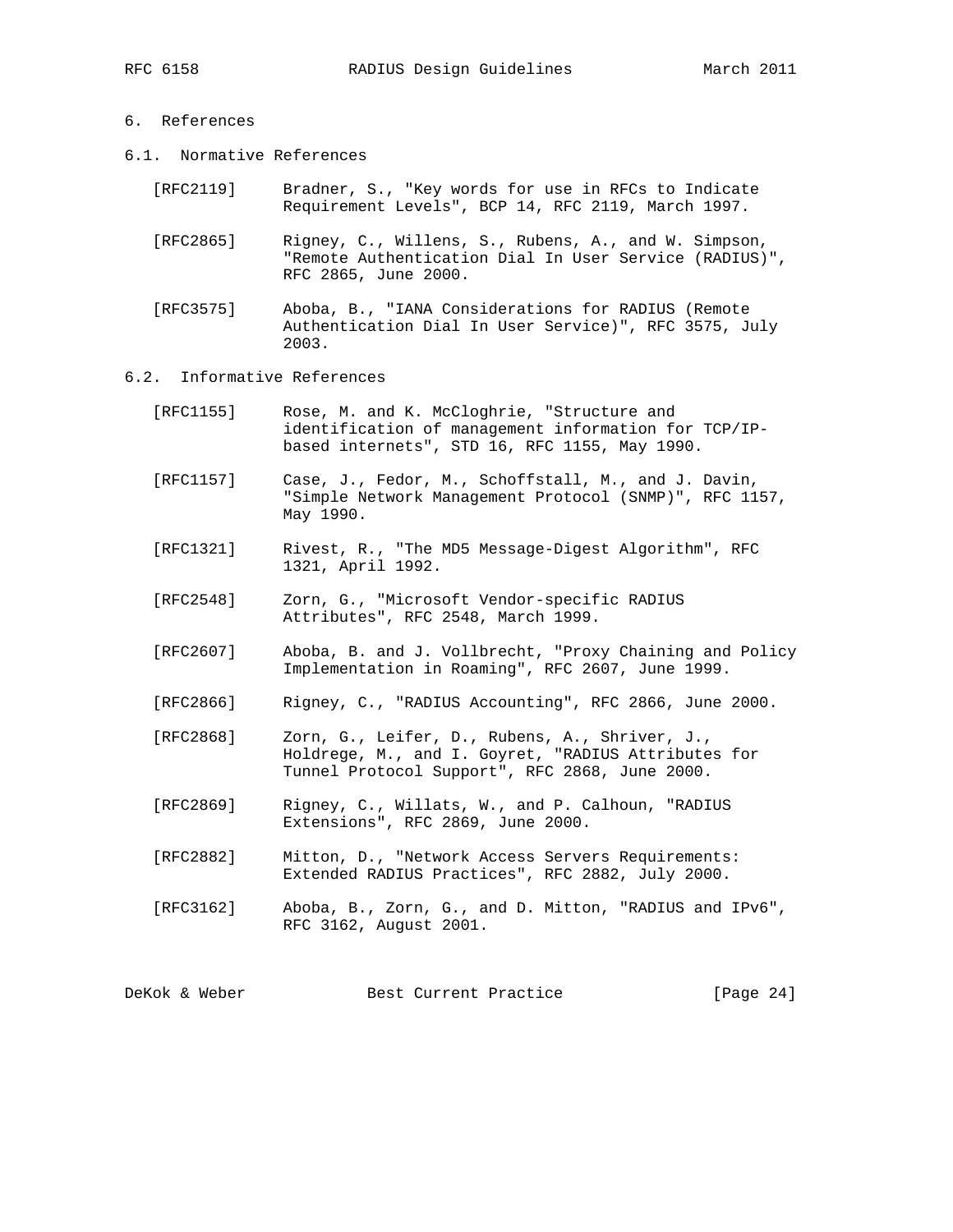- [RFC3579] Aboba, B. and P. Calhoun, "RADIUS (Remote Authentication Dial In User Service) Support For Extensible Authentication Protocol (EAP)", RFC 3579, September 2003.
- [RFC3580] Congdon, P., Aboba, B., Smith, A., Zorn, G., and J. Roese, "IEEE 802.1X Remote Authentication Dial In User Service (RADIUS) Usage Guidelines", RFC 3580, September 2003.
- [RFC3629] Yergeau, F., "UTF-8, a transformation format of ISO 10646", STD 63, RFC 3629, November 2003.
- [RFC4181] Heard, C., Ed., "Guidelines for Authors and Reviewers of MIB Documents", BCP 111, RFC 4181, September 2005.
- [RFC4663] Harrington, D., "Transferring MIB Work from IETF Bridge MIB WG to IEEE 802.1 WG", RFC 4663, September 2006.
- [RFC4675] Congdon, P., Sanchez, M., and B. Aboba, "RADIUS Attributes for Virtual LAN and Priority Support", RFC 4675, September 2006.
- [RFC4679] Mammoliti, V., Zorn, G., Arberg, P., and R. Rennison, "DSL Forum Vendor-Specific RADIUS Attributes", RFC 4679, September 2006.
- [RFC4818] Salowey, J. and R. Droms, "RADIUS Delegated-IPv6-Prefix Attribute", RFC 4818, April 2007.
- [RFC4821] Mathis, M. and J. Heffner, "Packetization Layer Path MTU Discovery", RFC 4821, March 2007.
- [RFC4849] Congdon, P., Sanchez, M., and B. Aboba, "RADIUS Filter Rule Attribute", RFC 4849, April 2007.
- [RFC5080] Nelson, D. and A. DeKok, "Common Remote Authentication Dial In User Service (RADIUS) Implementation Issues and Suggested Fixes", RFC 5080, December 2007.
- [RFC5090] Sterman, B., Sadolevsky, D., Schwartz, D., Williams, D., and W. Beck, "RADIUS Extension for Digest Authentication", RFC 5090, February 2008.
- [RFC5176] Chiba, M., Dommety, G., Eklund, M., Mitton, D., and B. Aboba, "Dynamic Authorization Extensions to Remote Authentication Dial In User Service (RADIUS)", RFC 5176, January 2008.

DeKok & Weber Best Current Practice [Page 25]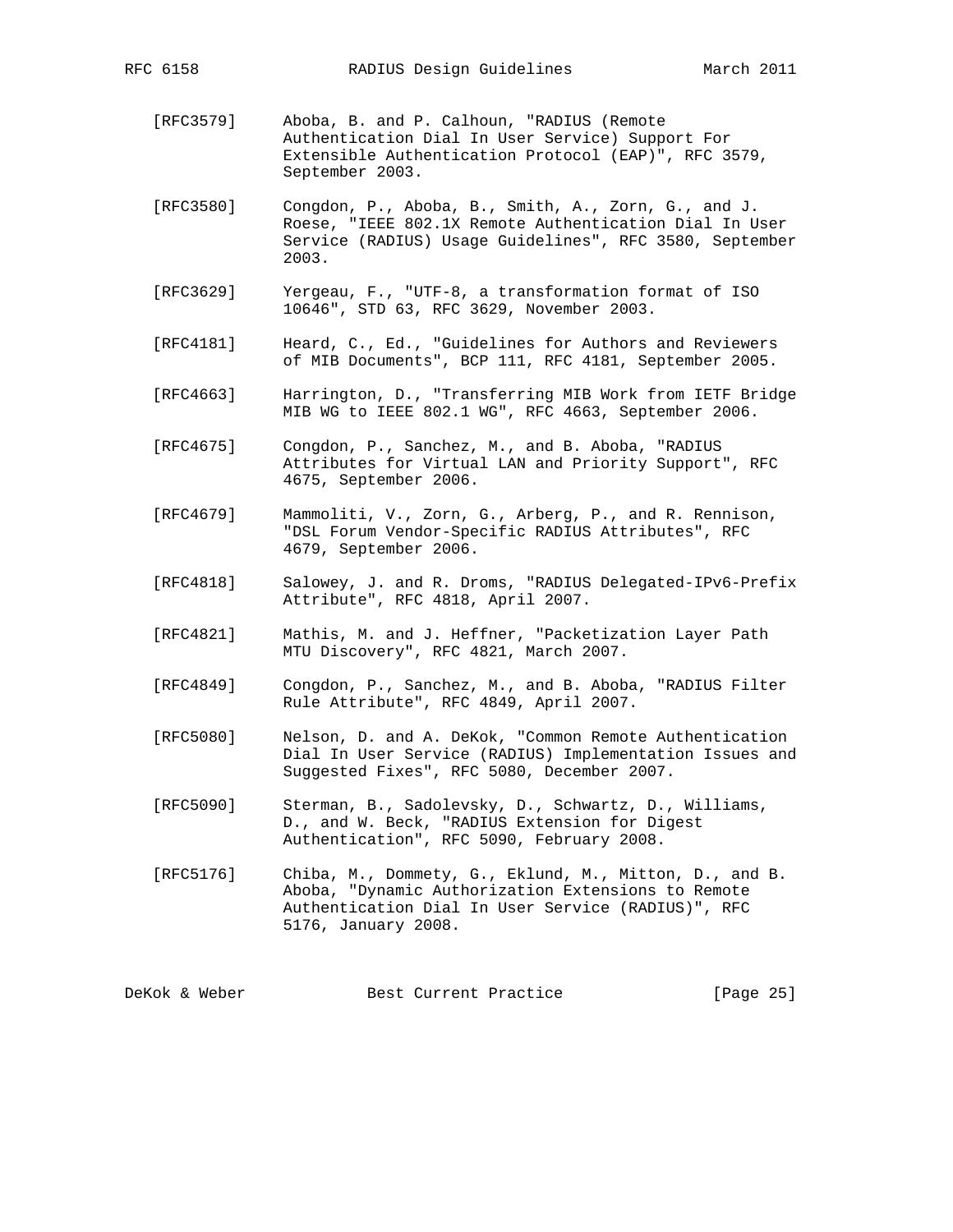- [DOCTORS] AAA Doctors Mailing List, www.ietf.org/mail archive/web/aaa-doctors.
- [FIPS] FIPS 140-3 (DRAFT), "Security Requirements for Cryptographic Modules", http://csrc.nist.gov/publications/PubsFIPS.html.
- [IEEE-802.1Q] IEEE Standards for Local and Metropolitan Area Networks: Draft Standard for Virtual Bridged Local Area Networks, P802.1Q-2003, January 2003.
- [RFC5580] Tschofenig, H., Ed., Adrangi, F., Jones, M., Lior, A., and B. Aboba, "Carrying Location Objects in RADIUS and Diameter", RFC 5580, August 2009.
- [AAA-SIP] Sterman, B., Sadolevsky, D., Schwartz, D., Williams, D., and W. Beck, "RADIUS Extension for Digest Authentication", Work in Progress, November 2004.

DeKok & Weber Best Current Practice [Page 26]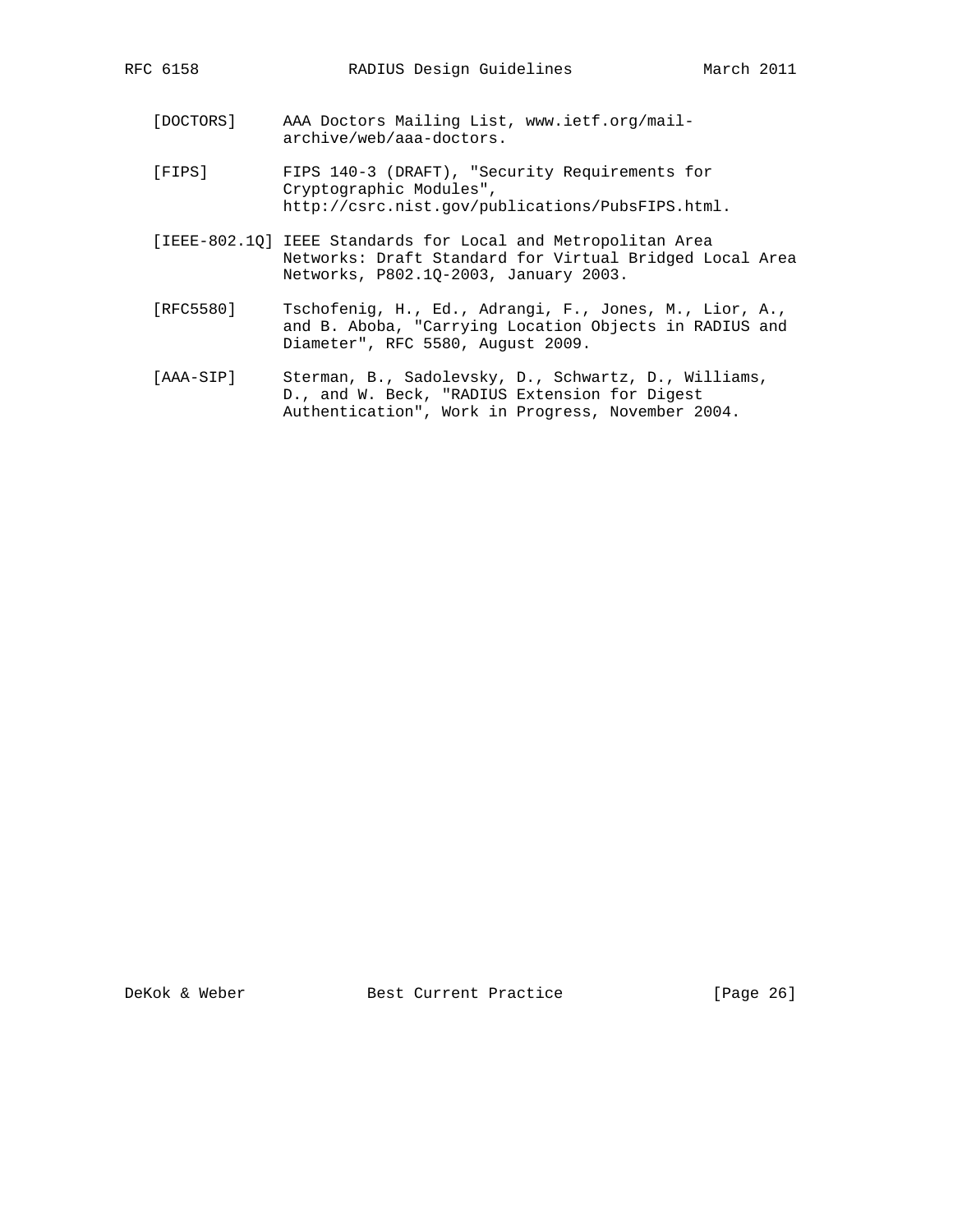Appendix A. Design Guidelines Checklist

 The following text provides guidelines for the design of attributes used by the RADIUS protocol. Specifications that follow these guidelines are expected to achieve maximum interoperability with minimal changes to existing systems.

A.1. Types Matching the RADIUS Data Model

A.1.1. Transport of Basic Data Types

 Does the data fit within the basic data types described in Section 2.1? If so, it SHOULD be encapsulated in a [RFC2865] format RADIUS attribute or in a [RFC2865] format RADIUS VSA that uses one of the existing RADIUS data types.

A.1.2. Transport of Authentication and Security Data

 Does the data provide authentication and/or security capabilities for the RADIUS protocol as outlined below? If so, use of a complex data type is acceptable under the following circumstances:

- \* Complex data types that carry authentication methods that RADIUS servers are expected to parse and verify as part of an authentication process.
- \* Complex data types that carry security information intended to increase the security of the RADIUS protocol itself.

 Any data type carrying authentication and/or security data that is not meant to be parsed by a RADIUS server is an "opaque data type", as defined in Section A.1.3.

# A.1.3. Opaque Data Types

 Does the attribute encapsulate an existing data structure defined outside of the RADIUS specifications? Can the attribute be treated as opaque data by RADIUS servers (including proxies)? If both questions can be answered affirmatively, a complex structure MAY be used in a RADIUS specification.

 The specification of the attribute SHOULD define the encapsulating attribute to be of type String. The specification SHOULD refer to an external document defining the structure. The specification SHOULD NOT define or describe the structure, for reasons discussed in Section 3.2.3.

DeKok & Weber Best Current Practice [Page 27]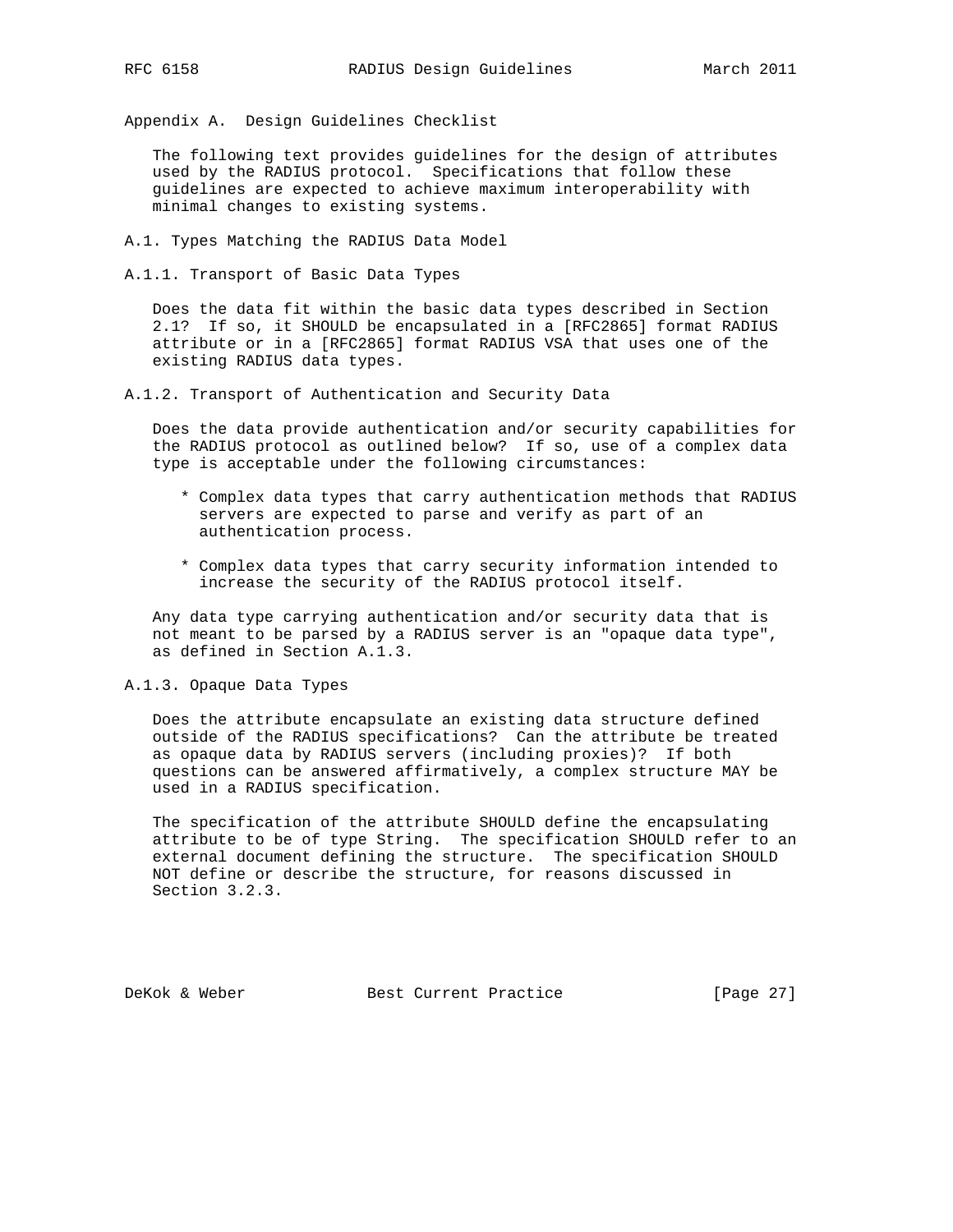- 
- A.1.4. Pre-Existing Data Types

 There is a trade-off in design between reusing existing formats for historical compatibility or choosing new formats for a "better" design. This trade-off does not always require the "better" design to be used. As a result, pre-existing complex data types described in Appendix B MAY be used.

A.2. Improper Data Types

 This section suggests alternatives to data types that do not fall within the "basic data type" definition. Section A.2.1 describes simple data types, which should be replaced by basic data types. Section A.2.2 describes more complex data types, which should be replaced by multiple attributes using the basic data types.

A.2.1. Simple Data Types

 Does the attribute use any of the following data types? If so, the data type SHOULD be replaced with the suggested alternatives, or it SHOULD NOT be used at all.

- \* Signed integers of any size. SHOULD NOT be used. SHOULD be replaced with one or more unsigned integer attributes. The definition of the attribute can contain information that would otherwise go into the sign value of the integer.
- \* 8-bit unsigned integers. SHOULD be replaced with 32-bit unsigned integer. There is insufficient justification to save three bytes.
- \* 16-bit unsigned integers. SHOULD be replaced with 32-bit unsigned integer. There is insufficient justification to save two bytes.
- \* Unsigned integers of size other than 32 bits. SHOULD be replaced by an unsigned integer of 32 bits. There is insufficient justification to define a new size of integer.
- \* Integers of any size in non-network byte order. SHOULD be replaced by unsigned integer of 32 bits in network. There is no reason to transport integers in any format other than network byte order.
- \* Multi-field text strings. Each field SHOULD be encapsulated in a separate attribute.

| DeKok & Weber<br>Best Current Practice | [Page 28] |  |  |
|----------------------------------------|-----------|--|--|
|----------------------------------------|-----------|--|--|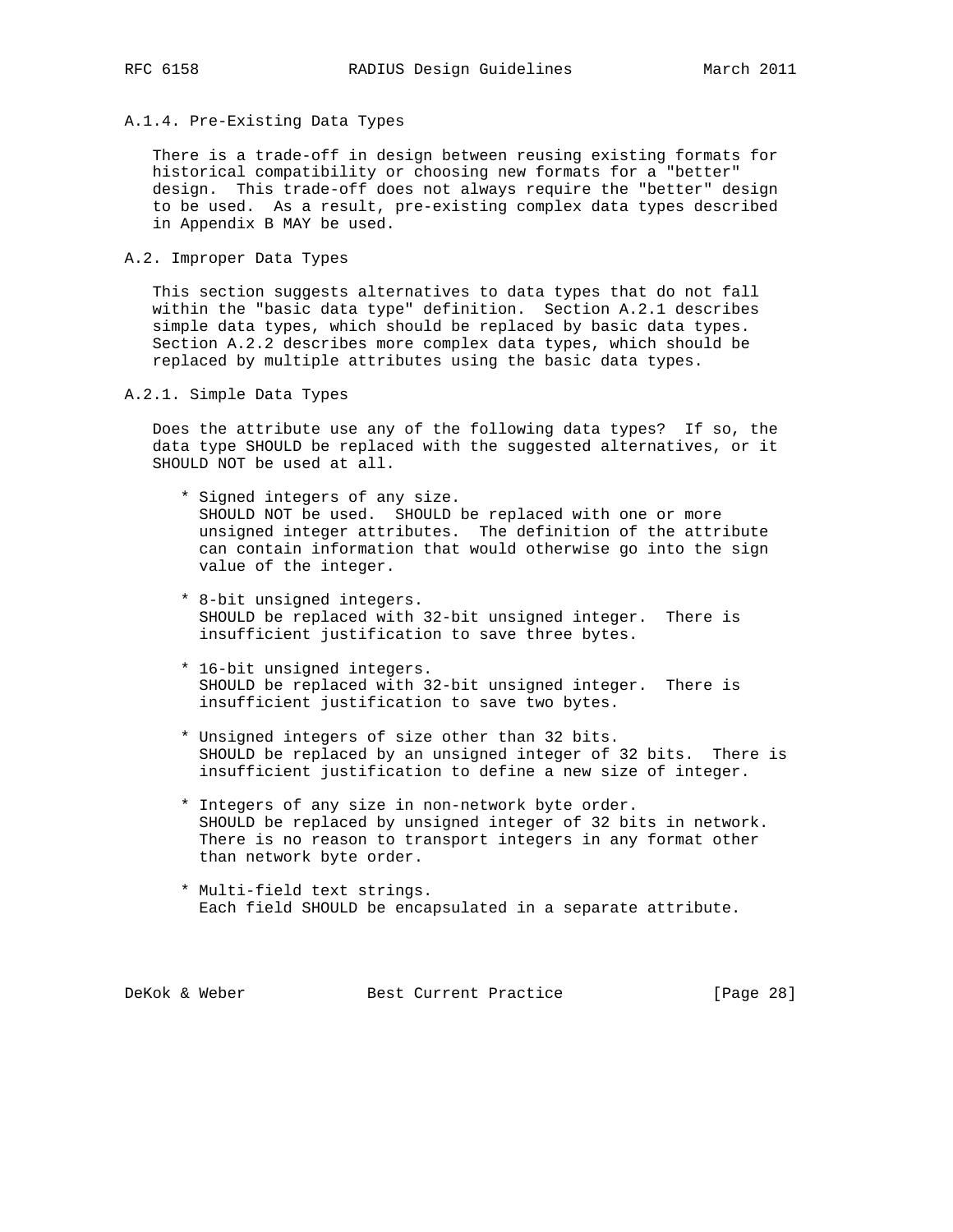- \* Polymorphic attributes. Multiple attributes, each with a static data type, SHOULD be defined instead.
- \* Nested attribute-value pairs (AVPs). Attributes should be defined in a flat typespace.
- A.2.2. More Complex Data Types

Does the attribute:

- \* define a complex data type not described in Appendix B?
- \* that a RADIUS server and/or client is expected to parse, validate, or create the contents of via a dynamic computation (i.e., a type that cannot be treated as opaque data (Section A.1.3))?
- \* involve functionality that could be implemented without code changes on both the client and server (i.e., a type that doesn't require dynamic computation and verification, such as those performed for authentication or security attributes)?

 If so, this data type SHOULD be replaced with simpler types, as discussed in Appendix A.2.1. See also Section 2.1 for a discussion of why complex types are problematic.

A.3. Vendor-Specific Formats

 Does the specification contain Vendor-Specific Attributes that match any of the following criteria? If so, the VSA encoding should be replaced with the [RFC2865], Section 5.26 encoding or should not be used at all.

- \* Vendor types of more than 8 bits. SHOULD NOT be used. Vendor types of 8 bits SHOULD be used instead.
- \* Vendor lengths of less than 8 bits (i.e., zero bits). SHOULD NOT be used. Vendor lengths of 8 bits SHOULD be used instead.
- \* Vendor lengths of more than 8 bits. SHOULD NOT be used. Vendor lengths of 8 bits SHOULD be used instead.

DeKok & Weber Best Current Practice [Page 29]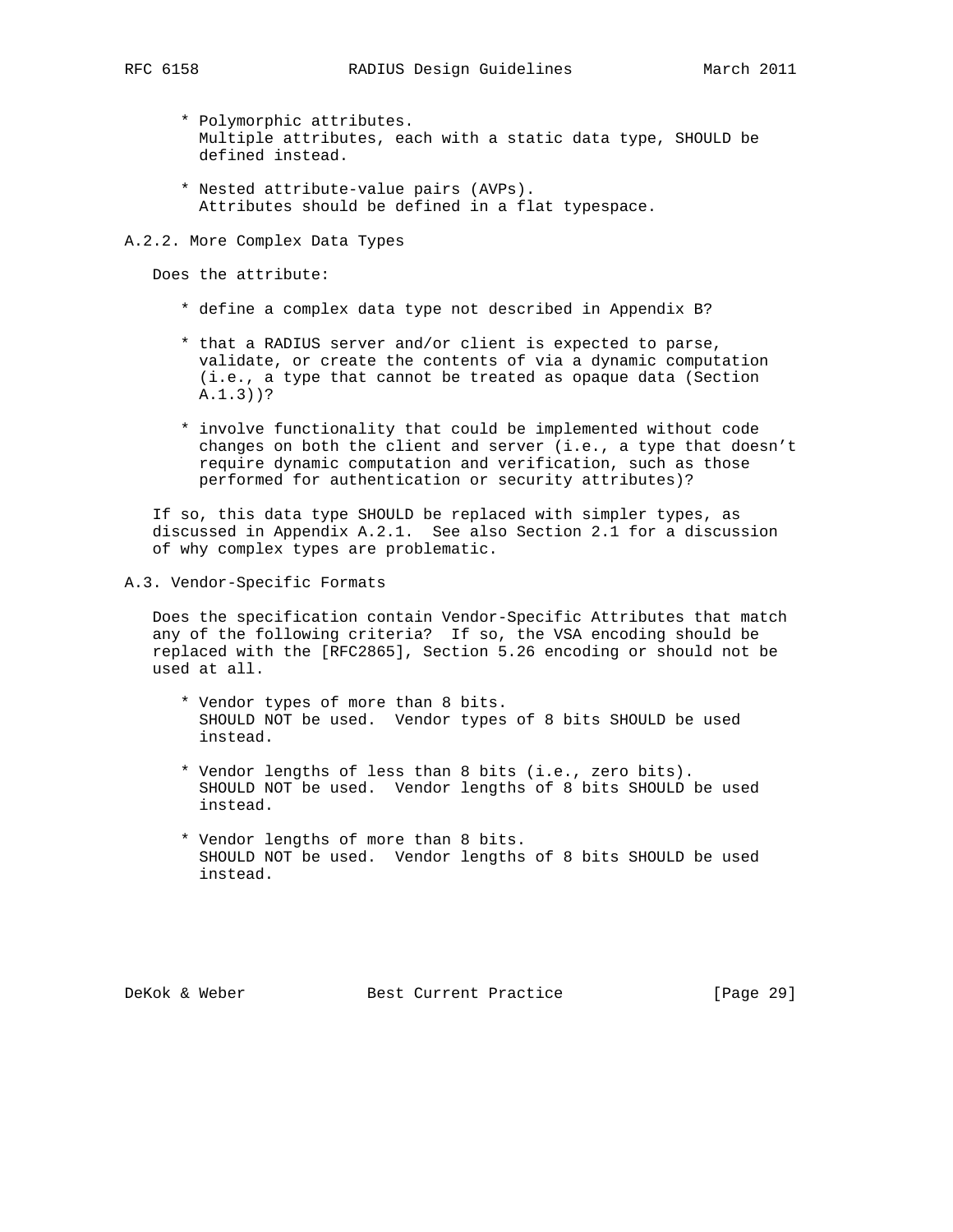\* Vendor-specific contents that are not in Type-Length-Value format. SHOULD NOT be used. Vendor-Specific Attributes SHOULD be in Type-Length-Value format.

 In general, Vendor-Specific Attributes SHOULD follow the encoding suggested in Section 5.26 of [RFC2865]. Vendor extensions to non standard encodings are NOT RECOMMENDED as they can negatively affect interoperability.

A.4. Changes to the RADIUS Operational Model

 Does the specification change the RADIUS operation model as outlined in the list below? If so, then another method of achieving the design objectives SHOULD be used. Potential problem areas include the following:

- \* Defining new commands in RADIUS using attributes. The addition of new commands to RADIUS MUST be handled via allocation of a new Code and not by the use of an attribute. This restriction includes new commands created by overloading the Service-Type Attribute to define new values that modify the functionality of Access-Request packets.
- \* Using RADIUS as a transport protocol for data unrelated to authentication, authorization, or accounting. Using RADIUS to transport authentication methods such as EAP is explicitly permitted, even if those methods require the transport of relatively large amounts of data. Transport of opaque data relating to AAA is also permitted, as discussed in Section 3.2.3. However, if the specification does not relate to AAA, then RADIUS SHOULD NOT be used.
- \* Assuming support for packet lengths greater than 4096 octets. Attribute designers cannot assume that RADIUS implementations can successfully handle packets larger than 4096 octets. If a specification could lead to a RADIUS packet larger than 4096 octets, then the alternatives described in Section 3.3 SHOULD be considered.
- \* Stateless operation. The RADIUS protocol is stateless, and documents that require stateful protocol behavior without the use of the State Attribute need to be redesigned.

DeKok & Weber Best Current Practice [Page 30]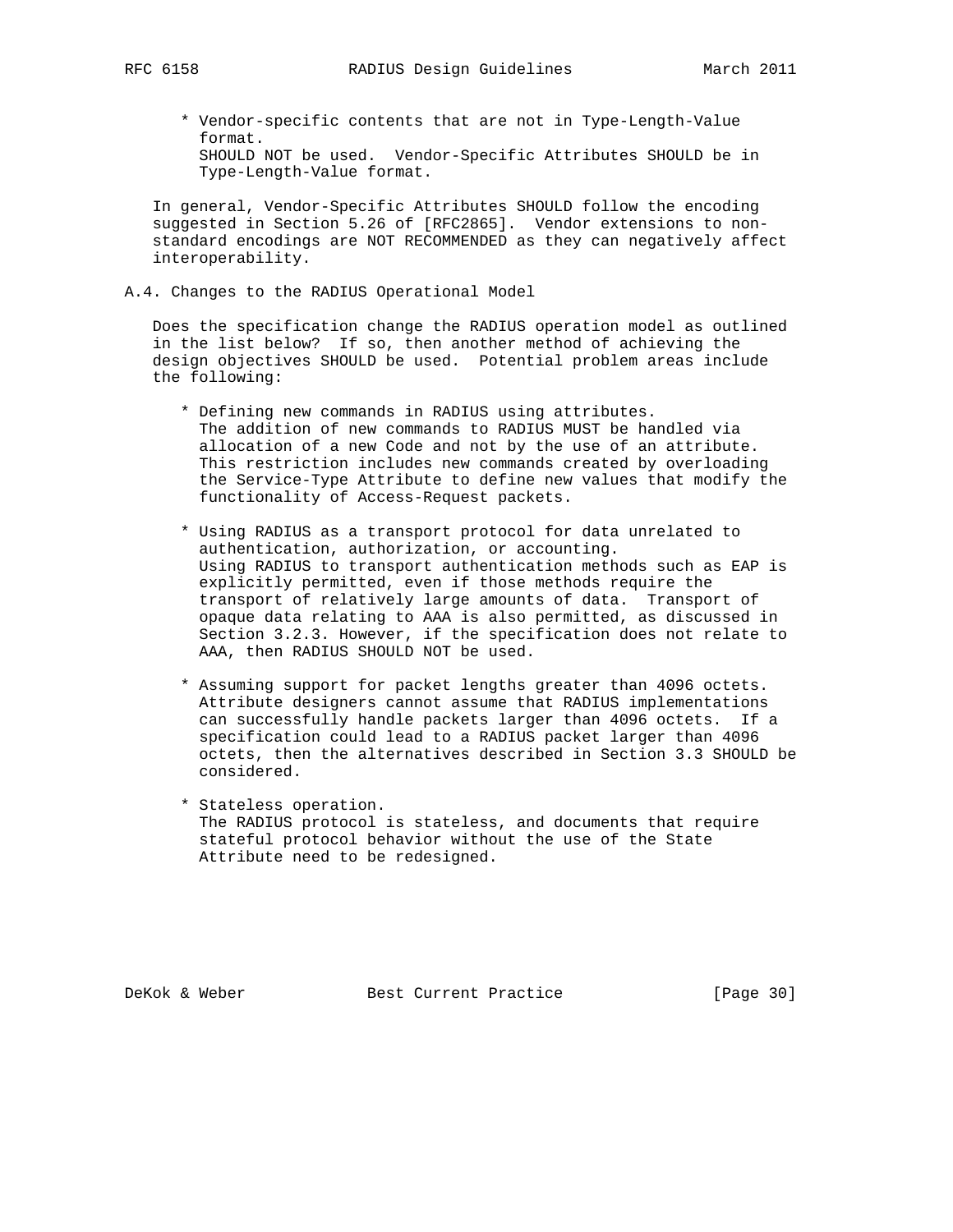- \* Provisioning of service in an Access-Reject. Such provisioning is not permitted, and MUST NOT be used. If limited access needs to be provided, then an Access-Accept with appropriate authorizations can be used instead.
- \* Provisioning of service in a Disconnect-Request. Such provisioning is not permitted and MUST NOT be used. If limited access needs to be provided, then a CoA-Request [RFC5176] with appropriate authorizations can be used instead.
- \* Lack of user authentication or authorization restrictions. In an authorization check, where there is no demonstration of a live user, confidential data cannot be returned. Where there is a link to a previous user authentication, the State Attribute SHOULD be present.
- \* Lack of per-packet integrity and authentication. It is expected that documents will support per-packet integrity and authentication.
- \* Modification of RADIUS packet sequences. In RADIUS, each request is encapsulated in its own packet and elicits a single response that is sent to the requester. Since changes to this paradigm are likely to require major modifications to RADIUS client and server implementations, they SHOULD be avoided if possible.

For further details, see Section 3.1.

A.5. Allocation of Attributes

 Does the attribute have a limited scope of applicability as outlined below? If so, then the attributes SHOULD be allocated from the vendor space rather than requesting allocation from the standard space.

- \* attributes intended for a vendor to support their own systems and not suitable for general usage
- \* attributes relying on data types not defined within RADIUS
- \* attributes intended primarily for use within an SDO
- \* attributes intended primarily for use within a group of SDOs

 Note that the points listed above do not relax the recommendations discussed in this document. Instead, they recognize that the RADIUS data model has limitations. In certain situations where

DeKok & Weber Best Current Practice [Page 31]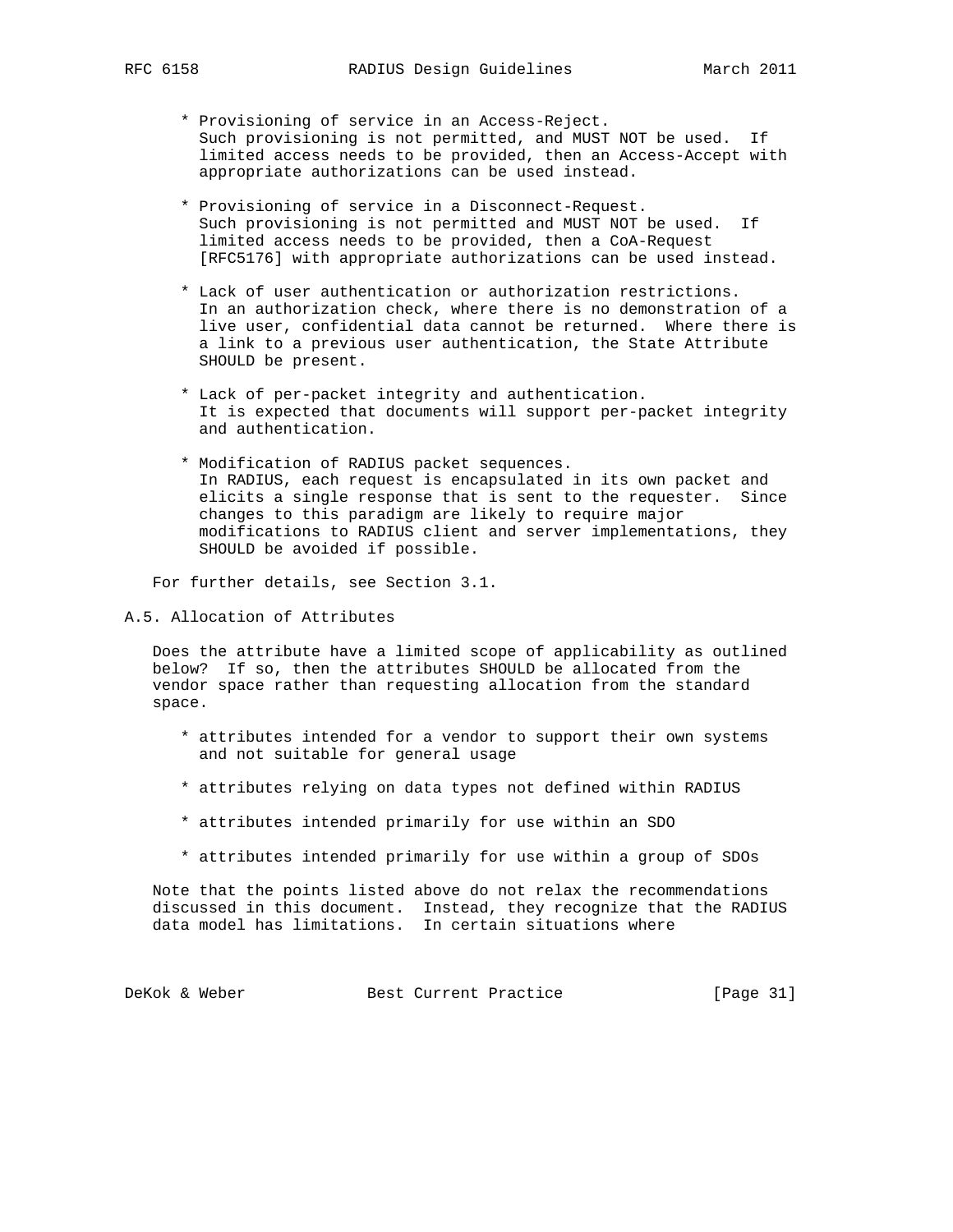interoperability can be strongly constrained by the SDO or vendor, an expanded data model MAY be used. It is RECOMMENDED, however, that the RADIUS data model be used, even when it is marginally less efficient than alternatives.

 When attributes are used primarily within a group of SDOs, and are not applicable to the wider Internet community, we expect that one SDO will be responsible for allocation from their own private vendor space.

Appendix B. Complex Attributes

 This appendix summarizes RADIUS attributes with complex data types that are defined in existing RFCs.

 This appendix is published for informational purposes only and reflects the usage of attributes with complex data types at the time of the publication of this document.

#### B.1. CHAP-Password

 [RFC2865], Section 5.3 defines the CHAP-Password Attribute, which is sent from the RADIUS client to the RADIUS server in an Access- Request. The data type of the CHAP Identifier is not given, only the one-octet length:

 $\begin{array}{ccc} 0 & 1 & 2 \end{array}$  0 1 2 3 4 5 6 7 8 9 0 1 2 3 4 5 6 7 8 9 0 1 2 3 4 5 6 7 8 9 +-+-+-+-+-+-+-+-+-+-+-+-+-+-+-+-+-+-+-+-+-+-+-+-+-+-+-+-+-+-+- | Type | Length | CHAP Ident | String ... +-+-+-+-+-+-+-+-+-+-+-+-+-+-+-+-+-+-+-+-+-+-+-+-+-+-+-+-+-+-+-

 Since this is an authentication attribute, code changes are required on the RADIUS client and server to support it, regardless of the attribute format. Therefore, this complex data type is acceptable in this situation.

#### B.2. CHAP-Challenge

 [RFC2865], Section 5.40 defines the CHAP-Challenge Attribute, which is sent from the RADIUS client to the RADIUS server in an Access- Request. While the data type of the CHAP Identifier is given, the text also says:

 If the CHAP challenge value is 16 octets long it MAY be placed in the Request Authenticator field instead of using this attribute.

DeKok & Weber Best Current Practice [Page 32]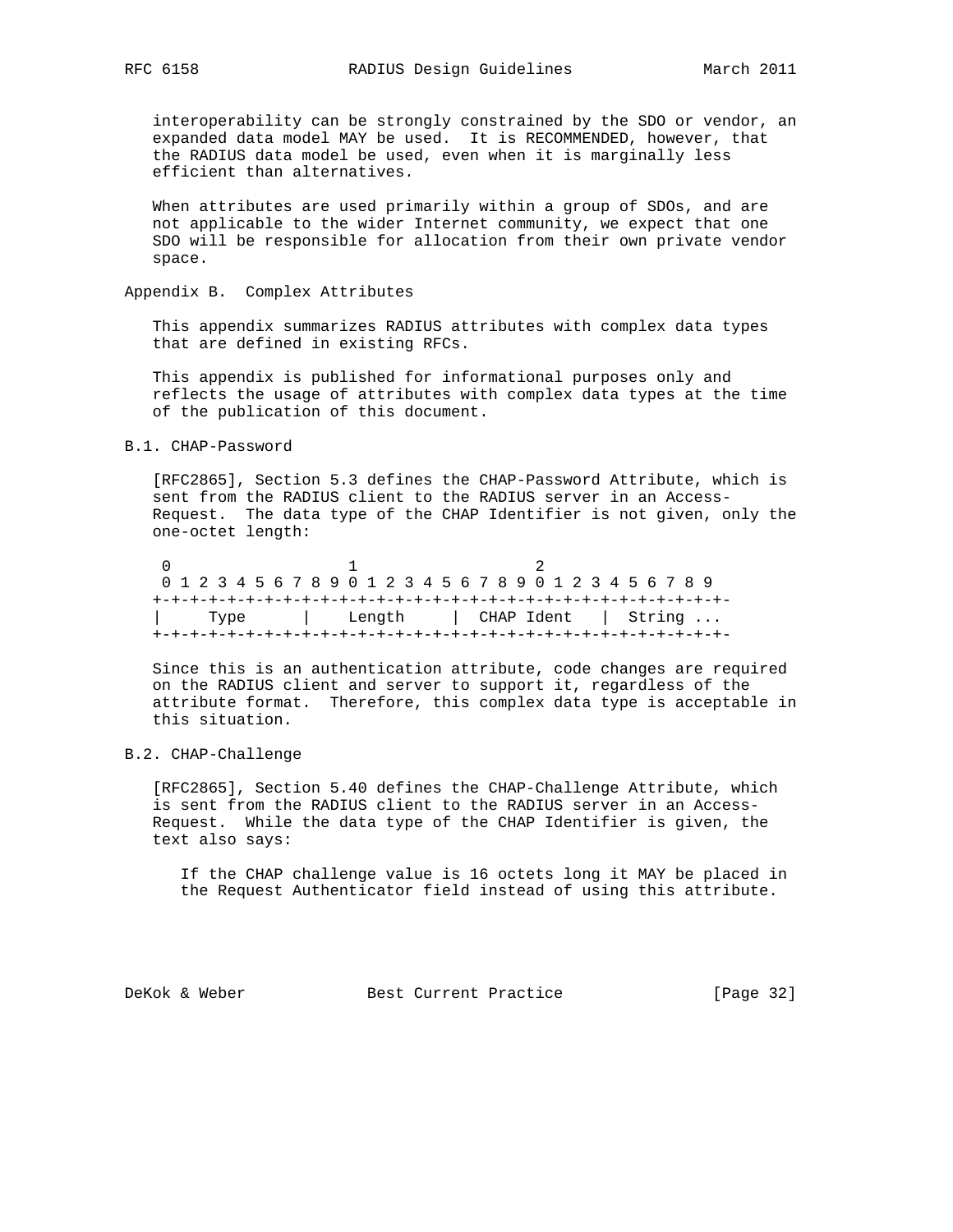Defining attributes to contain values taken from the RADIUS packet header is NOT RECOMMENDED. Attributes should have values that are packed into a RADIUS AVP.

B.3. Tunnel-Password

 [RFC2868], Section 3.5 defines the Tunnel-Password Attribute, which is sent from the RADIUS server to the client in an Access-Accept. This attribute includes Tag and Salt fields, as well as a String field that consists of three logical sub-fields: the Data-Length (required and one octet), Password sub-fields (required), and the optional Padding sub-field. The attribute appears as follows:

0  $1$  2 3 0 1 2 3 4 5 6 7 8 9 0 1 2 3 4 5 6 7 8 9 0 1 2 3 4 5 6 7 8 9 0 1 +-+-+-+-+-+-+-+-+-+-+-+-+-+-+-+-+-+-+-+-+-+-+-+-+-+-+-+-+-+-+-+-+ | Type | Length | Tag | Salt +-+-+-+-+-+-+-+-+-+-+-+-+-+-+-+-+-+-+-+-+-+-+-+-+-+-+-+-+-+-+-+-+ Salt (cont) | String ... +-+-+-+-+-+-+-+-+-+-+-+-+-+-+-+-+

 Since this is a security attribute, code changes are required on the RADIUS client and server to support it, regardless of the attribute format. However, while use of a complex data type is acceptable in this situation, the design of the Tunnel-Password Attribute is problematic from a security perspective since it uses MD5 as a cipher and provides a password to a NAS, potentially without proper authorization.

#### B.4. ARAP-Password

 [RFC2869], Section 5.4 defines the ARAP-Password Attribute, which is sent from the RADIUS client to the server in an Access-Request. It contains four 4-octet values instead of having a single Value field:

|                                    |        | 0 1 2 3 4 5 6 7 8 9 0 1 2 3 4 5 6 7 8 9 0 1 2 3 4 5 6 7 8 9 |        |
|------------------------------------|--------|-------------------------------------------------------------|--------|
|                                    |        |                                                             |        |
| Type                               | Length |                                                             | Value1 |
|                                    |        |                                                             |        |
|                                    |        |                                                             | Value2 |
|                                    |        |                                                             |        |
|                                    |        |                                                             | Value3 |
|                                    |        |                                                             |        |
|                                    |        |                                                             | Value4 |
|                                    |        |                                                             |        |
|                                    |        |                                                             |        |
| +-+-+-+-+-+-+-+-+-+-+-+-+-+-+-+-+- |        |                                                             |        |

| [Page 33]<br>DeKok & Weber<br>Best Current Practice |
|-----------------------------------------------------|
|-----------------------------------------------------|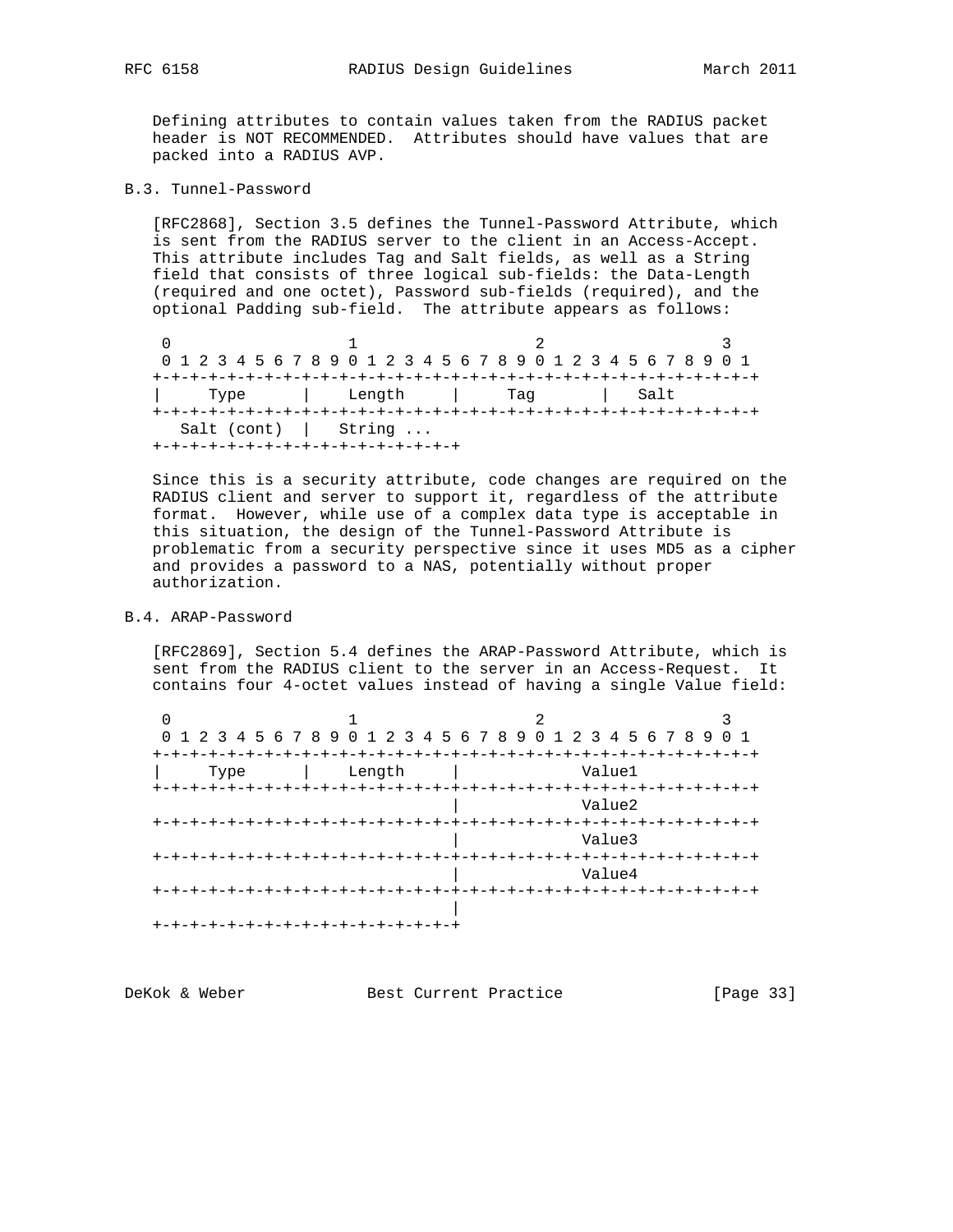As with the CHAP-Password Attribute, this is an authentication attribute that would have required code changes on the RADIUS client and server, regardless of format.

# B.5. ARAP-Features

 [RFC2869], Section 5.5 defines the ARAP-Features Attribute, which is sent from the RADIUS server to the client in an Access-Accept or Access-Challenge. It contains a compound string of two single octet values, plus three 4-octet values, which the RADIUS client encapsulates in a feature flags packet in the Apple Remote Access Protocol (ARAP):

|      | 0 1 2 3 4 5 6 7 8 9 0 1 2 3 4 5 6 7 8 9 0 1 2 3 4 5 6 7 8 9 0 1 |        |        |  |  |  |  |  |  |  |  |  |  |  |  |
|------|-----------------------------------------------------------------|--------|--------|--|--|--|--|--|--|--|--|--|--|--|--|
|      |                                                                 |        |        |  |  |  |  |  |  |  |  |  |  |  |  |
| Type | Length                                                          | Value1 | Value2 |  |  |  |  |  |  |  |  |  |  |  |  |
|      |                                                                 |        |        |  |  |  |  |  |  |  |  |  |  |  |  |
|      | Value3                                                          |        |        |  |  |  |  |  |  |  |  |  |  |  |  |
|      |                                                                 |        |        |  |  |  |  |  |  |  |  |  |  |  |  |
|      | Value4                                                          |        |        |  |  |  |  |  |  |  |  |  |  |  |  |
|      |                                                                 |        |        |  |  |  |  |  |  |  |  |  |  |  |  |
|      | Value5                                                          |        |        |  |  |  |  |  |  |  |  |  |  |  |  |
|      | -+-+-+-+-+-+-+-+-+-+-+-+-+-+-+                                  |        |        |  |  |  |  |  |  |  |  |  |  |  |  |

 Unlike the previous attributes, this attribute contains no encrypted component, nor is it directly involved in authentication. The individual sub-fields therefore could have been encapsulated in separate attributes.

 While the contents of this attribute are intended to be placed in an ARAP packet, the fields need to be set by the RADIUS server. Using standard RADIUS data types would have simplified RADIUS server implementations and subsequent management. The current form of the attribute requires either the RADIUS server implementation or the RADIUS server administrator to understand the internals of the ARAP protocol.

B.6. Connect-Info

 [RFC2869], Section 5.11 defines the Connect-Info Attribute, which is used to indicate the nature of the connection.

 $0$  1 2 0 1 2 3 4 5 6 7 8 9 0 1 2 3 4 5 6 7 8 9 0 1 2 3 +-+-+-+-+-+-+-+-+-+-+-+-+-+-+-+-+-+-+-+-+-+-+-+-+ | Type | Length | Text... +-+-+-+-+-+-+-+-+-+-+-+-+-+-+-+-+-+-+-+-+-+-+-+-+

| DeKok & Weber | Best Current Practice | [Page $34$ ] |  |
|---------------|-----------------------|--------------|--|
|               |                       |              |  |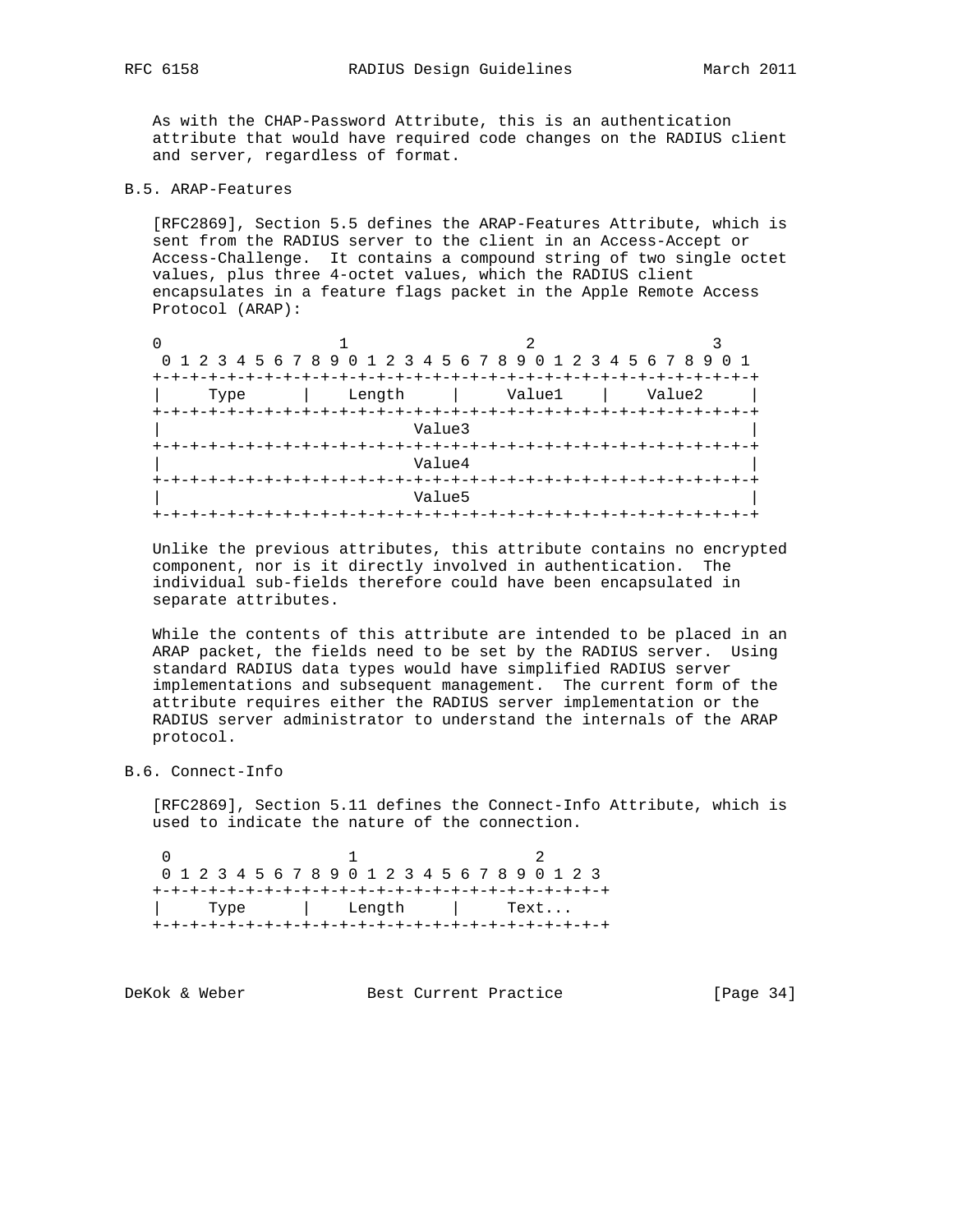Even though the type is Text, the rest of the description indicates that it is a complex attribute:

 The Text field consists of UTF-8 encoded 10646 [8] characters. The connection speed SHOULD be included at the beginning of the first Connect-Info attribute in the packet. If the transmit and receive connection speeds differ, they may both be included in the first attribute with the transmit speed first (the speed the NAS modem transmits at), a slash (/), the receive speed, then optionally other information.

For example, "28800 V42BIS/LAPM" or "52000/31200 V90"

 More than one Connect-Info attribute may be present in an Accounting-Request packet to accommodate expected efforts by ITU to have modems report more connection information in a standard format that might exceed 252 octets.

 This attribute contains no encrypted component and is not directly involved in authentication. The individual sub-fields could therefore have been encapsulated in separate attributes.

 However, since the definition refers to potential standardization activity within ITU, the Connect-Info Attribute can also be thought of as opaque data whose definition is provided elsewhere. The Connect-Info Attribute could therefore qualify for an exception as described in Section 3.2.4.

B.7. Framed-IPv6-Prefix

 Section 2.3 of [RFC3162] defines the Framed-IPv6-Prefix Attribute, and Section 3 of [RFC4818] reuses this format for the Delegated- IPv6-Prefix Attribute; these attributes are sent from the RADIUS server to the client in an Access-Accept.

| 0 1 2 3 4 5 6 7 8 9 0 1 2 3 4 5 6 7 8 9 0 1 2 3 4 5 6 7 8 9 |  |        | 0 1                               |  |  |  |  |  |  |  |  |  |  |  |  |
|-------------------------------------------------------------|--|--------|-----------------------------------|--|--|--|--|--|--|--|--|--|--|--|--|
|                                                             |  |        |                                   |  |  |  |  |  |  |  |  |  |  |  |  |
| Type                                                        |  |        | Length   Reserved   Prefix-Length |  |  |  |  |  |  |  |  |  |  |  |  |
|                                                             |  |        |                                   |  |  |  |  |  |  |  |  |  |  |  |  |
| Prefix                                                      |  |        |                                   |  |  |  |  |  |  |  |  |  |  |  |  |
| +-+-+-+-+-+-+-+-+-                                          |  |        |                                   |  |  |  |  |  |  |  |  |  |  |  |  |
| Prefix                                                      |  |        |                                   |  |  |  |  |  |  |  |  |  |  |  |  |
|                                                             |  |        |                                   |  |  |  |  |  |  |  |  |  |  |  |  |
|                                                             |  | Prefix |                                   |  |  |  |  |  |  |  |  |  |  |  |  |
| +-+-+-+-+-+-+-+                                             |  |        |                                   |  |  |  |  |  |  |  |  |  |  |  |  |
|                                                             |  | Prefix |                                   |  |  |  |  |  |  |  |  |  |  |  |  |
|                                                             |  |        |                                   |  |  |  |  |  |  |  |  |  |  |  |  |

DeKok & Weber Best Current Practice [Page 35]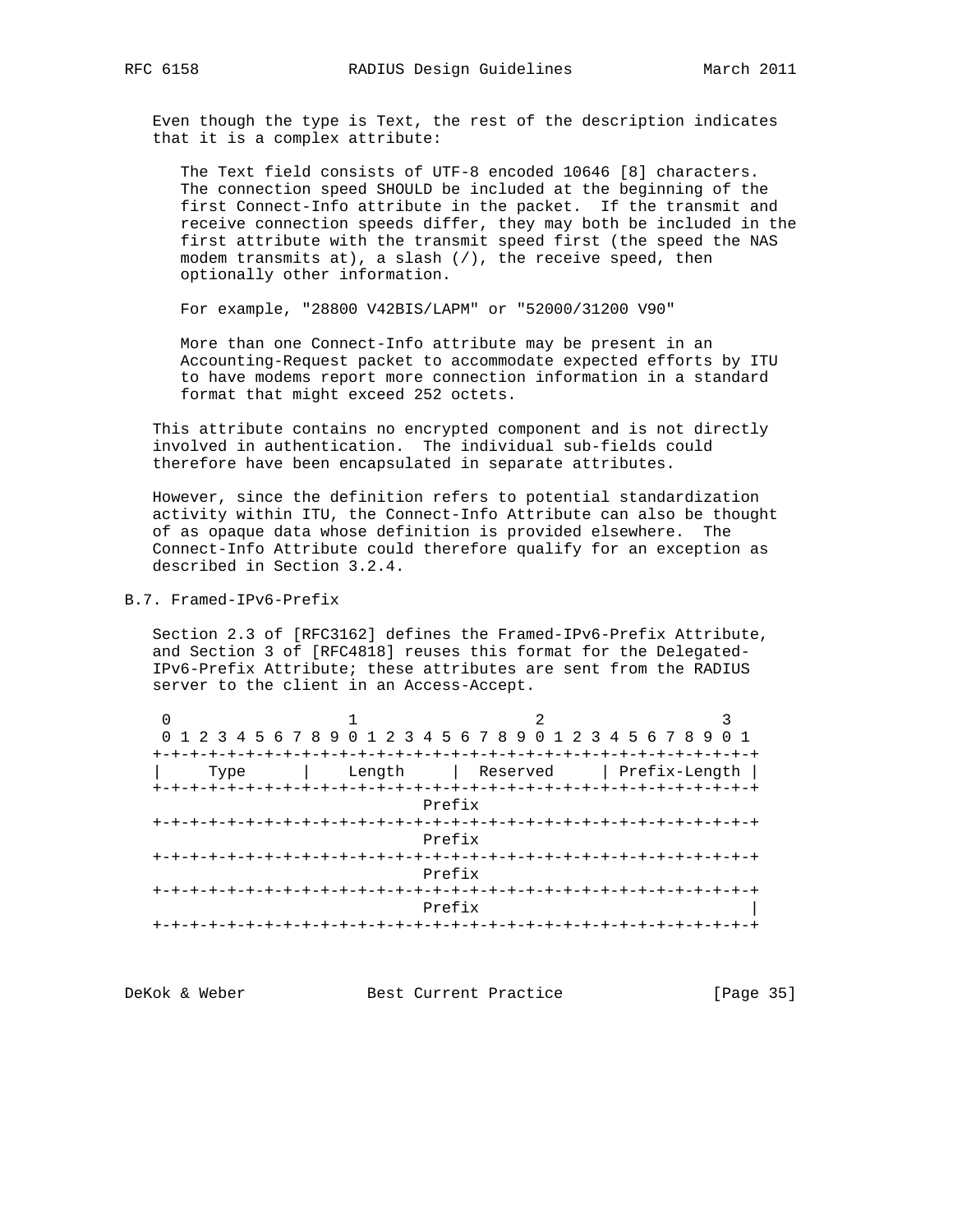The sub-fields encoded in these attributes are strongly related, and there was no previous definition of this data structure that could be referenced. Support for this attribute requires code changes on both the client and server, due to a new data type being defined. In this case, it appears to be acceptable to encode them in one attribute.

#### B.8. Egress-VLANID

 [RFC4675], Section 2.1 defines the Egress-VLANID Attribute, which can be sent by a RADIUS client or server.

 $\begin{array}{ccccccc}\n0 & & & & 1 & & & 2 & & 3\n\end{array}$  0 1 2 3 4 5 6 7 8 9 0 1 2 3 4 5 6 7 8 9 0 1 2 3 4 5 6 7 8 9 0 1 +-+-+-+-+-+-+-+-+-+-+-+-+-+-+-+-+-+-+-+-+-+-+-+-+-+-+-+-+-+-+-+-+ | Type | Length | Value +-+-+-+-+-+-+-+-+-+-+-+-+-+-+-+-+-+-+-+-+-+-+-+-+-+-+-+-+-+-+-+-+ Value (cont) | +-+-+-+-+-+-+-+-+-+-+-+-+-+-+-+-+

 While it appears superficially to be of type Integer, the Value field is actually a packed structure, as follows:

| 0 1 2 3 4 5 6 7 8 9 0 1 2 3 4 5 6 7 8 9 0 1 2 3 4 5 6 7 8 9 0 1 |  |  |  |  |  |  |  |     |  |  |  |  |  |  |         |  |  |  |  |  |  |  |  |  |  |  |  |  |  |  |  |  |
|-----------------------------------------------------------------|--|--|--|--|--|--|--|-----|--|--|--|--|--|--|---------|--|--|--|--|--|--|--|--|--|--|--|--|--|--|--|--|--|
|                                                                 |  |  |  |  |  |  |  |     |  |  |  |  |  |  |         |  |  |  |  |  |  |  |  |  |  |  |  |  |  |  |  |  |
| l Taq Indic.                                                    |  |  |  |  |  |  |  | Pad |  |  |  |  |  |  | VLANTD. |  |  |  |  |  |  |  |  |  |  |  |  |  |  |  |  |  |
|                                                                 |  |  |  |  |  |  |  |     |  |  |  |  |  |  |         |  |  |  |  |  |  |  |  |  |  |  |  |  |  |  |  |  |

 The length of the VLANID field is defined by the [IEEE-802.1Q] specification. The Tag Indicator field is either 0x31 or 0x32, for compatibility with the Egress-VLAN-Name, as discussed below. The complex structure of Egress-VLANID overlaps with that of the base Integer data type, meaning that no code changes are required for a RADIUS server to support this attribute. Code changes are required on the NAS, if only to implement the VLAN ID enforcement.

 Given the IEEE VLAN requirements and the limited data model of RADIUS, the chosen method is likely the best of the possible alternatives.

DeKok & Weber Best Current Practice [Page 36]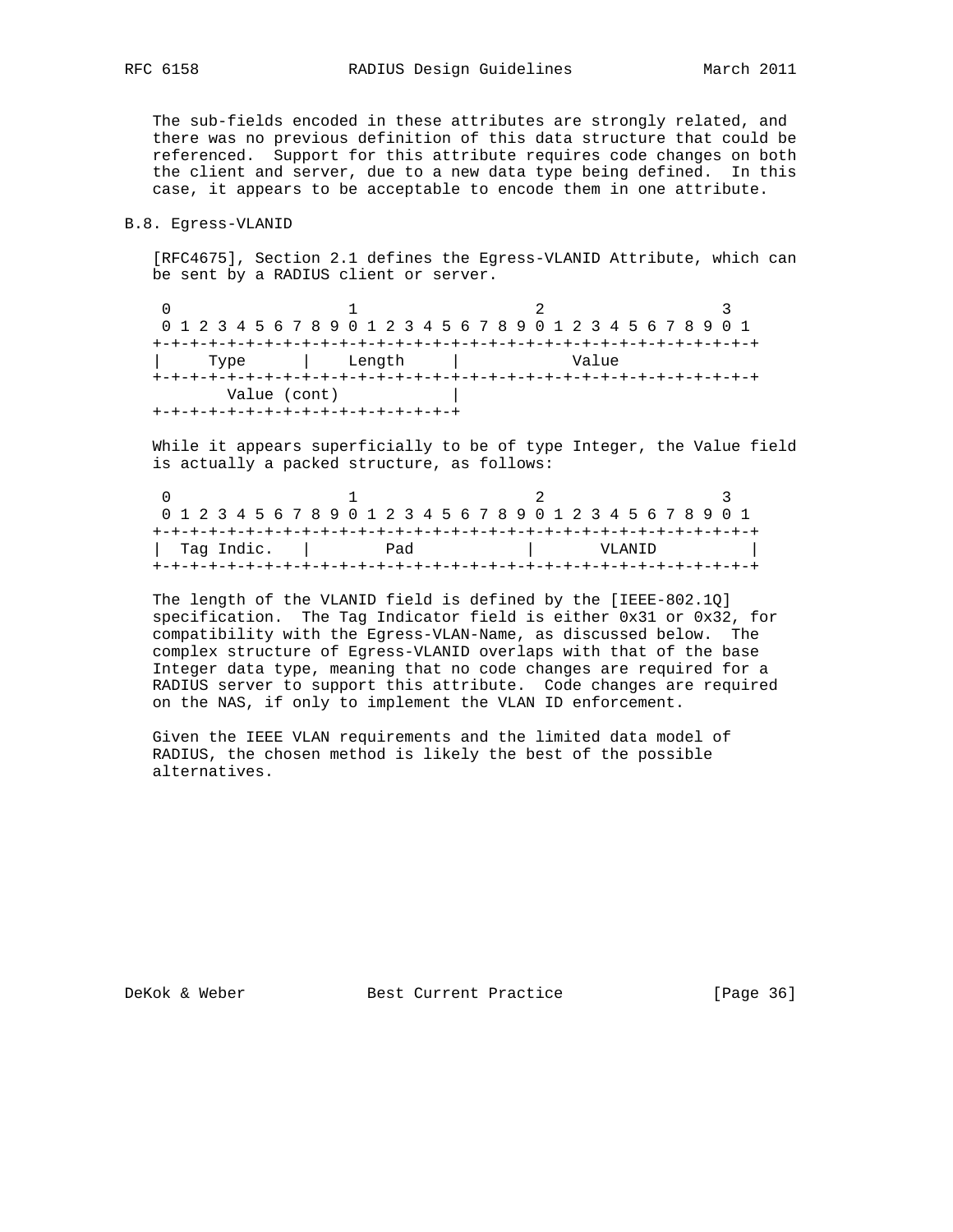#### B.9. Egress-VLAN-Name

 [RFC4675], Section 2.3 defines the Egress-VLAN-Name Attribute, which can be sent by a RADIUS client or server.

| 0 1 2 3 4 5 6 7 8 9 0 1 2 3 4 5 6 7 8 9 0 1 2 3 4 5 6 7 8 9 0 1 |  |        |  |  |  |  |  |  |  |  |  |  |  |  |                     |  |  |  |  |  |  |  |  |
|-----------------------------------------------------------------|--|--------|--|--|--|--|--|--|--|--|--|--|--|--|---------------------|--|--|--|--|--|--|--|--|
|                                                                 |  |        |  |  |  |  |  |  |  |  |  |  |  |  |                     |  |  |  |  |  |  |  |  |
| Type                                                            |  | Length |  |  |  |  |  |  |  |  |  |  |  |  | Tag Indic.   String |  |  |  |  |  |  |  |  |
|                                                                 |  |        |  |  |  |  |  |  |  |  |  |  |  |  |                     |  |  |  |  |  |  |  |  |

 The Tag Indicator is either the character '1' or '2', which in ASCII map to the identical values for Tag Indicator in Egress-VLANID above. The complex structure of this attribute is acceptable for reasons identical to those given for Egress-VLANID.

#### B.10. Digest-\*

 [RFC5090] attempts to standardize the functionality provided by an expired Internet-Draft [AAA-SIP], which improperly uses two attributes from the standard space without having been assigned them by IANA. This self-allocation is forbidden, as described in Section 2. In addition, the document uses nested attributes, which are discouraged in Section 2.1. The updated document uses basic data types and allocates nearly 20 attributes in the process.

 However, the document has seen wide-spread implementation, but [RFC5090] has not. One explanation may be that implementors disagreed with the trade-offs made in the updated specification. It may have been better to simply document the existing format and request IANA allocation of two attributes. The resulting design would have used nested attributes but may have gained more wide spread implementation.

#### Acknowledgments

 We would like to acknowledge David Nelson, Bernard Aboba, Emile van Bergen, Barney Wolff, Glen Zorn, Avi Lior, and Hannes Tschofenig for contributions to this document.

DeKok & Weber Best Current Practice [Page 37]